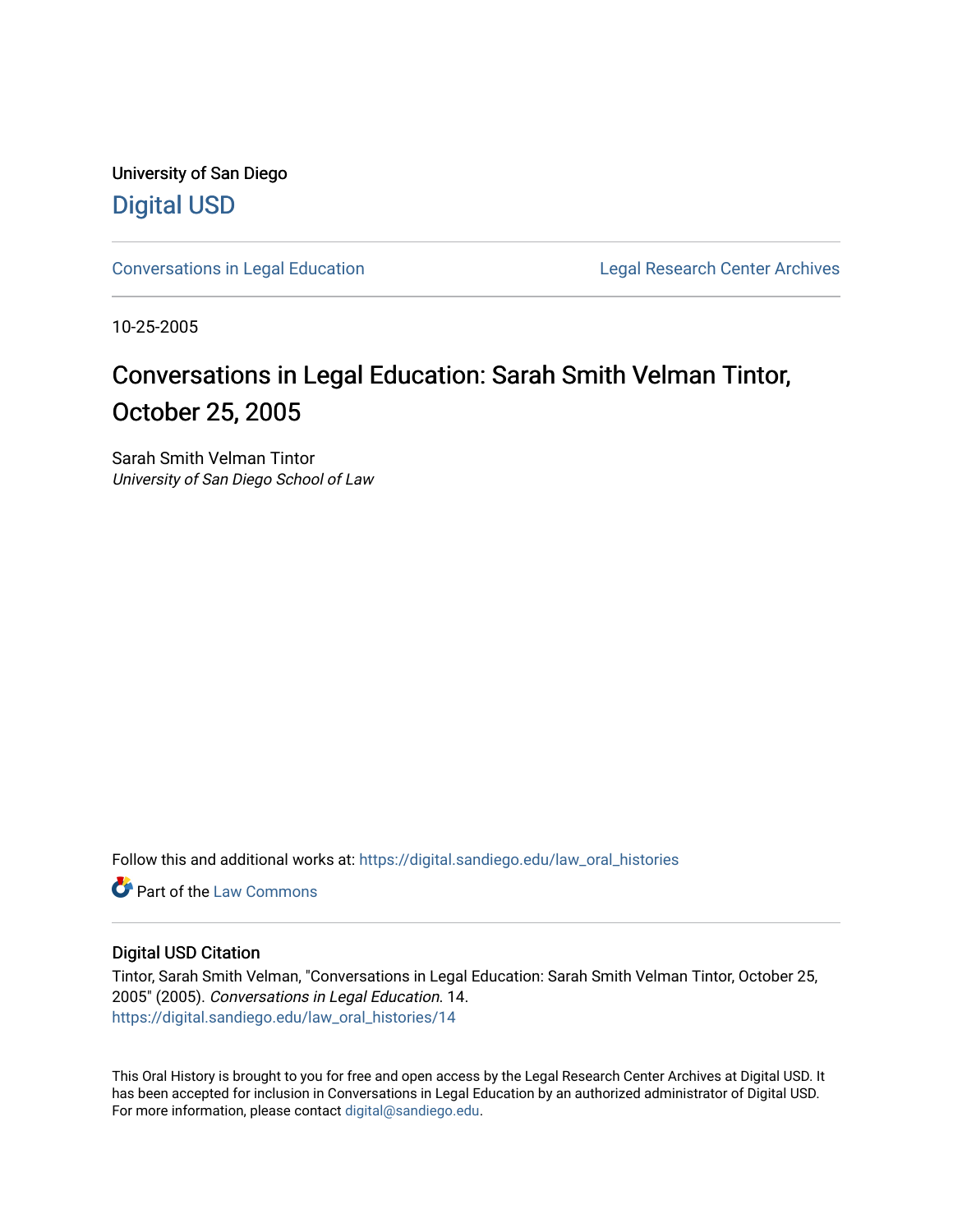

*Legal Research Center*

### CONVERSATIONS IN LEGAL EDUCATION:

ORAL HISTORIES OF THE FIRST HALF-CENTURY OF THE UNIVERSITY OF SAN DIEGO SCHOOL OF LAW

Narrator: Sarah Smith Velman Tintor Interviewer: Ruth Levor Recorder: Ruth Levor Date: October 25, 2005 Accession No.:OH-LRC-Tintor-1a TAPE 1a: SIDE A

Ī



RL: This is an interview of Sarah Smith Velman Tintor for the project: Conversations in Legal Education: Oral Histories of the First Half-Century of the University of San Diego School of Law. The interview is being conducted by Ruth Levor in Ms. Tintor's home on October  $25<sup>th</sup>$ , 2005. This is the first session of this set of interviews. Tapes and transcripts of this interview will be archived at the University of San Diego's Copley Library.

First of all, I want to thank you for agreeing to let me come to your lovely home here and to talk to you about some really long ago memories of you as the first woman faculty member at the University of San Diego School of Law. I thought we'd start by talking about your life a little bit before you came to USD, just to get some background. Where did you grow up?

ST: In northwestern Ohio, in Bryan, Ohio, a little town of about ten thousand.

- RL: Which largest city is it near?
- ST: It's between Toledo and Fort Wayne.
- RL: What were your parents' occupations?

ST: Well, my father was an accountant, and my mother, before she got married, was a home economics teacher. She went to Ohio State.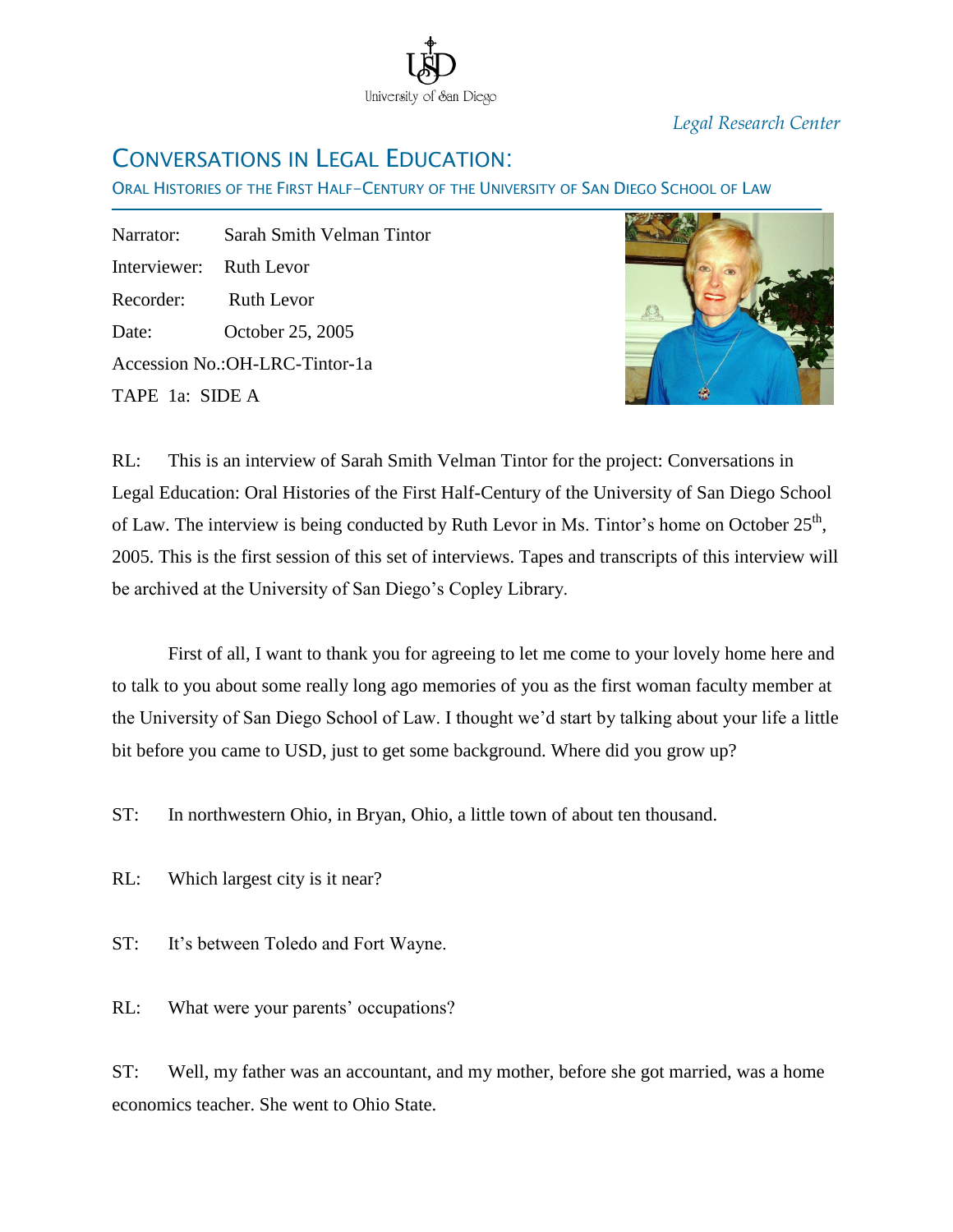RL: Were they from Ohio originally?

ST: Yes, my father was a preacher's son, and my mother had one sister who I was very fond of, my Aunt Zelma. My grandfather was a mechanic in the little town of Edgerton, where I was born.

RL: Were they high school sweethearts, do you think?

ST: My father's family moved there when they were in junior high, and that was it, but they didn't get married until my mom finished college and three years of teaching, because if one married back then, they lost their job.

RL: That's correct. You have this background of an educated mother.

ST: And my father started college, but the finances were such that he had to quit and go home and support the parents.

RL: Now, these many years later, you live here in southern California with your current husband. Will you tell us a little bit about him?

ST: Well, he also grew up in Ohio. I didn't know him when I lived in Ohio, but he grew up in Massillon, Ohio, which is close to Cleveland. He went into the Marines right out of high school. He was picked for the Freedom Train, which is another story, and then he went on that terrible march in Korea. I don't know much about that. We don't talk about that, but then he was a guard at The Hague in the Netherlands.

RL: Did he remain in the military?

2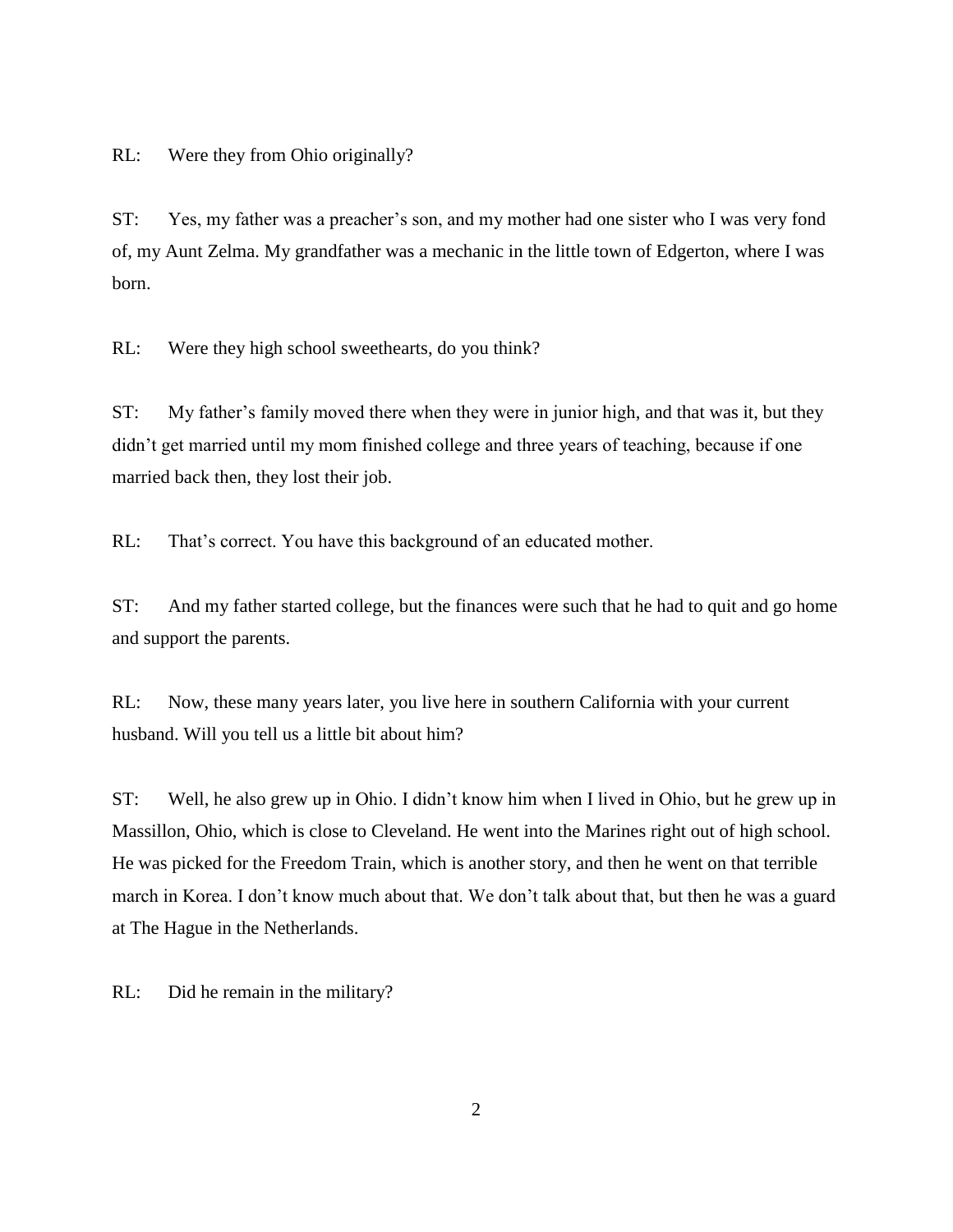ST: No, not career-wise. He was an engineer with the telephone department. He met his first wife in the Netherlands and had two children.

RL: I see, and you met here in southern California?

ST: Right.

RL: Now, can you think back and tell me what led you to decide to study law in the first place.

ST: Well, my first husband had graduated from the University of Iowa law school, and he was teaching Business Law at Ohio State where I was a student. We became acquainted. We got married at Christmas time, and I transferred to the University of Michigan, because he was in his second semester of graduate law work at the University of Michigan, and I could graduate from there in the same amount of time that I could graduate from Ohio State. So my Bachelor's of Business Administration is from the University of Michigan.

Then, we returned to Ohio State, and I got an M.A. in accounting. My husband, Bill Velman, was teaching Business Law, went back to teaching Business Law. Well, after receiving my Master's in accounting, I taught accounting for three years at Ohio Wesleyan University. This was about a twenty-five mile commute from Upper Arlington, a suburb of Columbus. If I wanted to stay in the academic world, I either had to get a Ph.D. in accounting or to do something else, and a Ph.D. in accounting sounded boring, so I decided to enroll in the law school.

I had a high GPA and a good LSAT score, so I was one of four women in that class of about a hundred and twenty. It was kind of strange. Several of my students at Ohio Wesleyan either were one year ahead of me in law school or classmates of mine [chuckle].

I don't know what the question was …

RL: Well, we were talking about how you came to study law.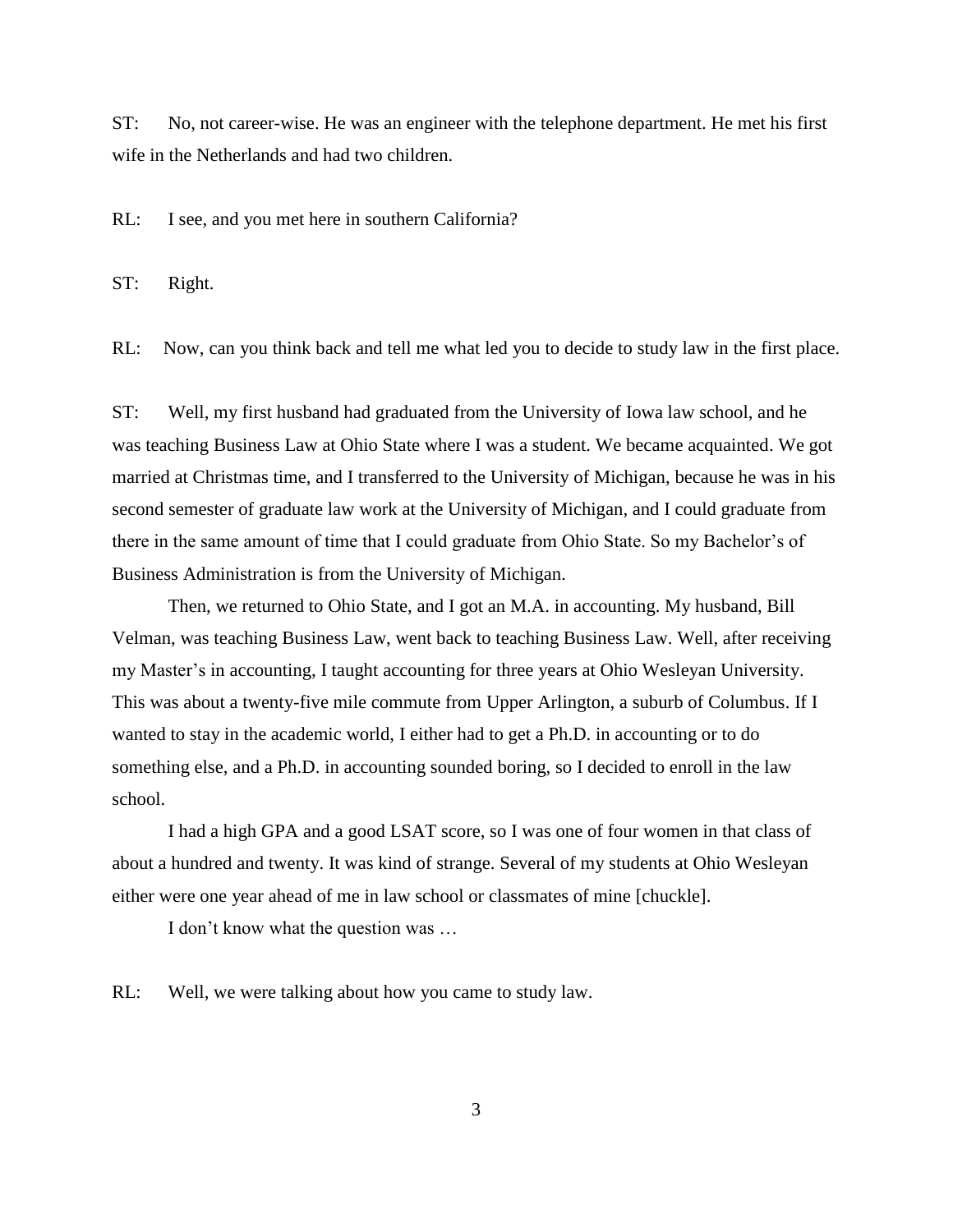ST: Well, that's it. I really enjoyed law school. My two close friends to this day just don't understand that statement at all, because all they wanted to do was get out, but I didn't feel any animosity from my classmates nor from the faculty. It was really a level playing field. Two of my best friends in law school were accounting majors. Most of us were married, so it was go to class, study, go home, study. There was no law school social life.

We were warned that a third of us would flunk out, and I later learned that this was a predetermined number. The Ohio educational philosophy seemed to be that anyone who could graduate from high school could go to Ohio State, and anyone who could graduate from Ohio State could go to law school if they had the LSAT. Well, this has since changed.

There were no women professors. There were three women in the class ahead of me and none that I remember in the third-year class. One of the women in the class ahead of me was on the accelerated program, which meant that she went in the summers and graduated in December, and I really missed her when she graduated. She and her husband and I still remain good friends.

RL: Do you know of these classmates and the people in the class ahead of you of women what their career paths were?

ST: Well, the only ones that I know for sure are Jane, my good friend, first went to work in Washington, D.C. for the Commerce Department, and then she married Dean and went back to Sandusky, Ohio. After her two girls became of school age, she began to practice law on her own. She never did practice with her husband. She was pretty successful and eventually ran for and became a probate judge.

We laugh about that because Decedents' Estates is the only class that we had together, and I got an A, and she got a C! [laughter]

RL: Funny how those things turn out, isn't it?

ST: Right, yes, so we both sort of ended up in the same area but doing different things. One of the other women was already a doctor, an M.D., an anesthesiologist, and I think

her practice consisted of malpractice, what she did in the legal world anyway.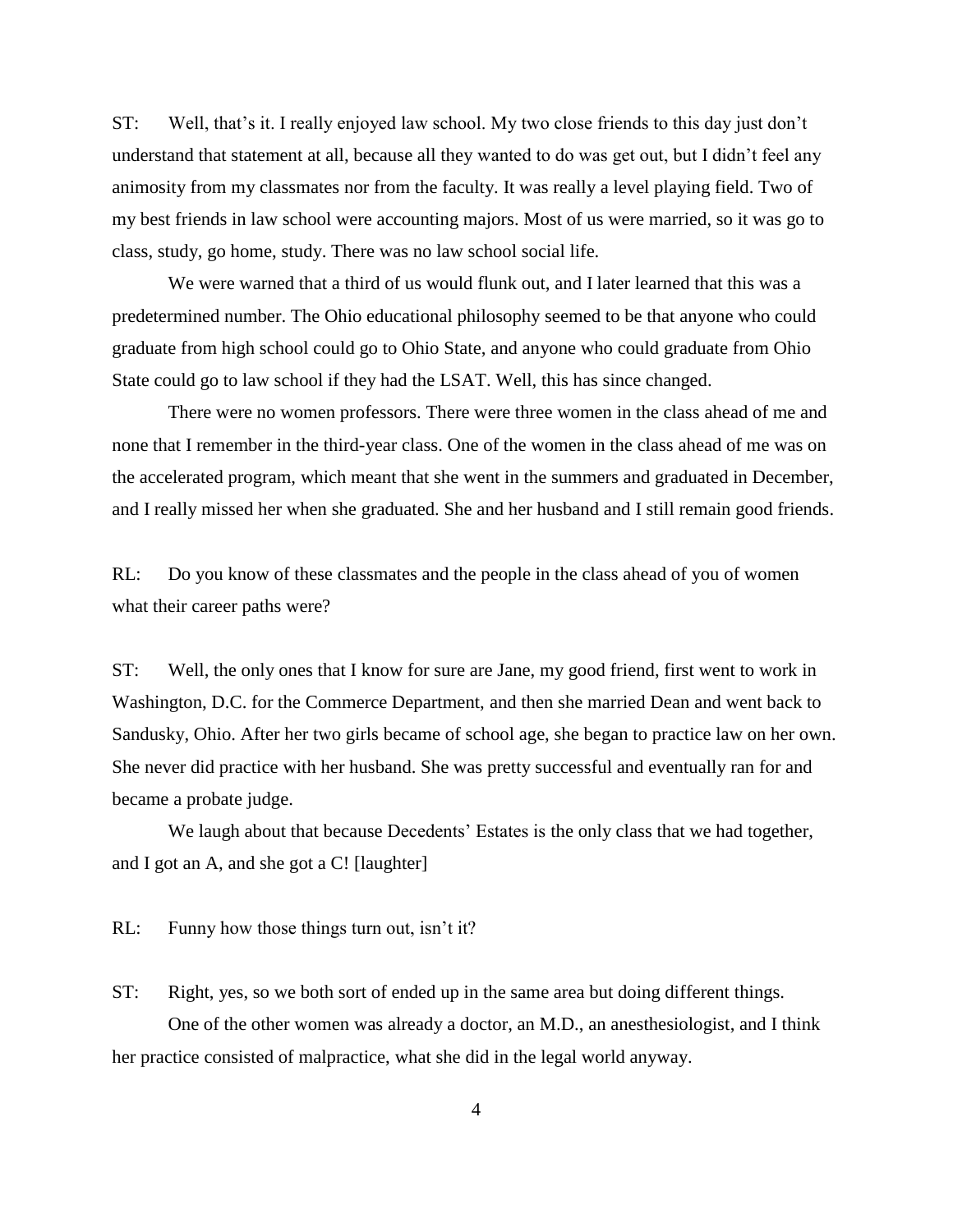The other woman was a black woman whose father was the pastor of one of the largest, well, probably the largest, black church in Columbus, Ohio. She passed the California bar. She come out here and worked one summer between I think it was her second and third year, met her husband-to-be, then moved out here, passed the bar, worked for the Public Utilities Commission and worked for Legal Aid. Now, I think she, last I heard, she was, I think, an executive with Kaiser, so she just had a really good career in different areas.

That's about all I know about the women. There were three other women in my class. One didn't make it grade-wise, and I really don't know what happened to the other two. They graduated, but we were never really friendly. We all shared the same lounge and locker space area, but I don't know what happened to them.

RL: I guess my question following up on that is somewhat intangible, but you alluded to the fact that women were quite a minority, and I'm thinking of the whole mindset that led to that condition, that it wasn't normal for women to think of education for a career, perhaps to seek an education to meet a mate but not for a career, and so I'm trying to get a sense of what made you motivated in that way. Is there anything you can point to?

ST: No, except that I had business law courses as an accounting major, and I liked it, and I just wanted to go on and get more education, and I thought, "Well, that's a good place to go."

I liked law school, I really did. We weren't competitive in law school. I would exchange my notes with two classmates who were kind of my best friends. They were first and second in the class, and I think I was third. On holidays, especially the Jewish holidays, I would put extra copies, carbon copies, in my typewriter and give them my notes. I always typed my notes after class, the Royal Standard, no copy machines back then.

I was on law review, Order of the Coif, and graduated third in my class, so to me, it was a success. But then, the bomb dropped, because the job interviewing began. When the interviews were posted on the board as to who was interviewing, my name wasn't up there, and I had signed up for all the interviews in Columbus, because my job market was limited to Columbus. I always checked with the front office to see if there had been a mistake. No, the firms just didn't want to talk to women, period, end of story. They could do that then. They could just say it outright.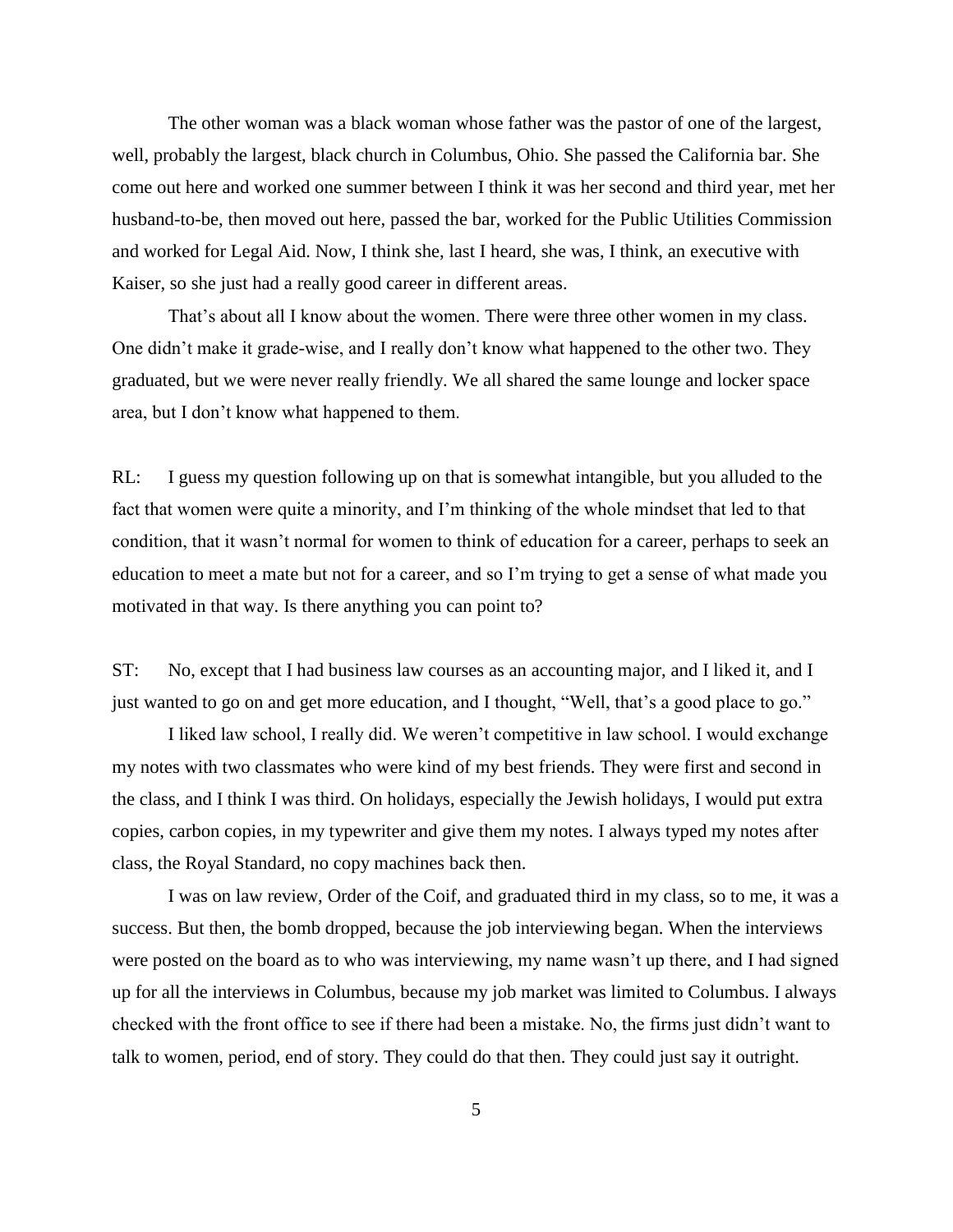Well, I did get an offer from one of the big ten public accounting firms, which was then Ernst and Ernst. The following week, I received an offer from Ohio State to teach Tax for a year, and that was quite a dilemma as to which I should take.

I took the public accounting offer. I don't know if that was a mistake or not, but anyway, I needed the year of experience to get my C.P.A. I had taken the exam and passed the whole thing when I was a freshman in law school. I figured if I don't do it now after teaching it, I probably never will. I needed to get that year's experience to get certified.

I wanted to work for Arthur Anderson because they had a big tax department, but that job went to a classmate with grades in the middle of the class. They wouldn't even talk to me, not even talk to me.

When I got to Ernst and Ernst, there was prejudice there too. If it hadn't been for the fellow I shared the office with, who happened to be in grad school, I think, a year ahead of me, I probably would have just been very unhappy, but he was a very nice guy, so they pulled him off the audit staff during the tax season.

Anyway, when I got to the office, they sent me only to small clients like doctors' offices and little old ladies who kept trust funds and the convent, farm implement, and other small businesses. My boss would always ask the client about my coming. Would it be okay if they sent a woman out? Well, they'd rather not.

I had a secretary problem too, because she would only work for my boss, and I first had to put everything through him, so one day, I just carried in my portable typewriter right past her. At least, I could type my own notes. No typewriter was furnished to me there.

After my mandatory experience of a year was finished there, I quit and went back to Ohio State as a semi-administrator, sort of sorting out the various contributions to the law school, advising freshman students. I had to work about every Saturday morning, just in case someone came by who was interested in Ohio State law school.

RL: So the prejudice came more after law school.

ST: Oh, yes! In law school, I had no problem. I had no problem with the faculty, nor with my classmates. No, it was the job market.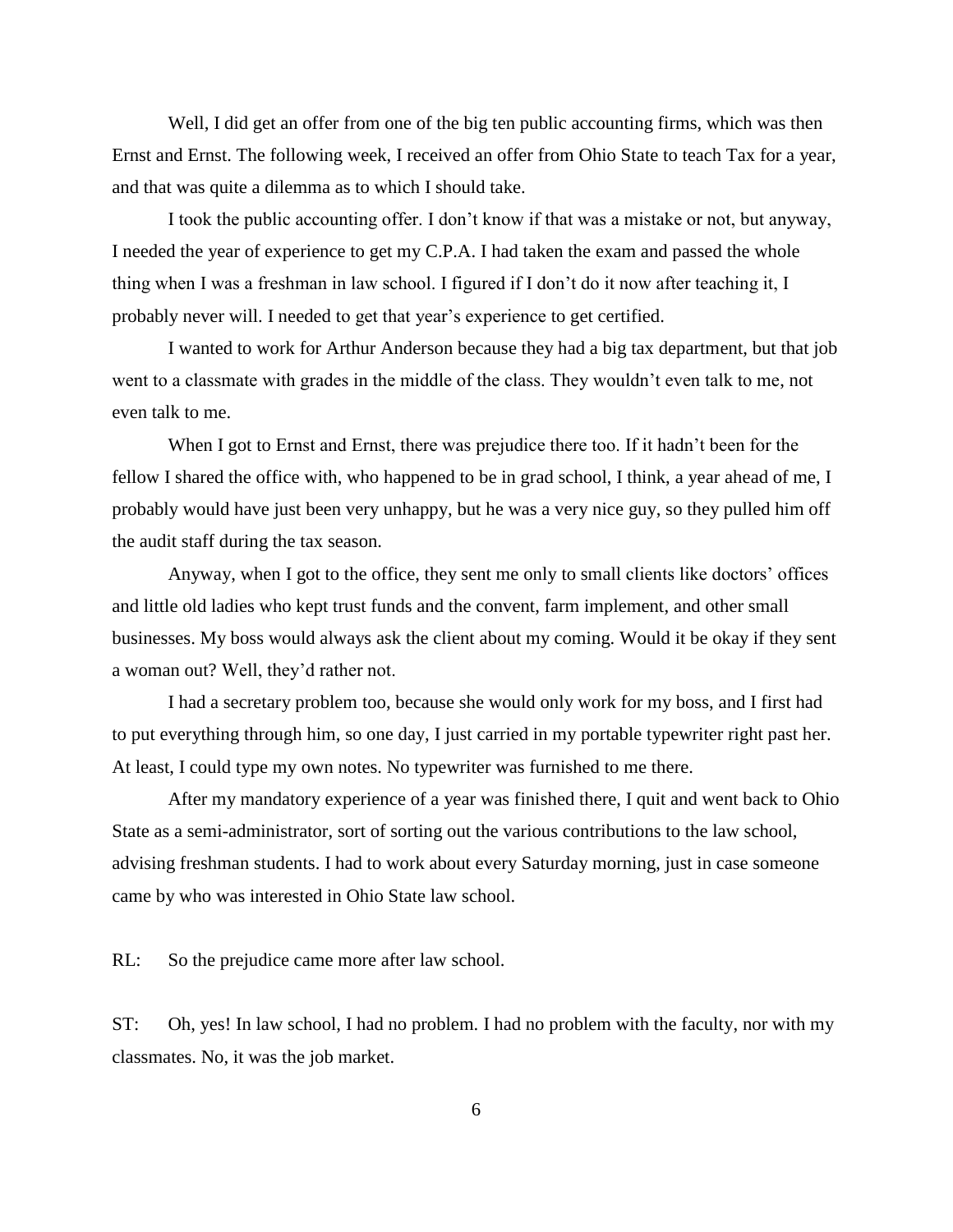RL: Was your family supportive of your pursuing higher education?

ST: Oh, yes. No problem there.

RL: Well, you're in good company with Sandra Day O'Connor, who of course tells similar stories.

ST: Oh, yes, I've heard.

RL: Well, I think it's important to make a record of those experiences for people to understand.

ST: Well, I used to be quite envious because my classmates and I who were working downtown would meet maybe once a month for lunch, and they were working for law firms, and I was working for a public accounting firm, not even getting the experience that I wanted, which was in tax. I was just one of two people in the tax department until tax time when they brought my friend in.

RL: Have there been any other lawyers in your family?

ST: No, none at all.

RL: I want to back up a little bit. I kind of jumped to law school right away without talking about your primary and secondary education—where you went to school, were they public schools?

ST: They were public schools and all in Bryan, Ohio.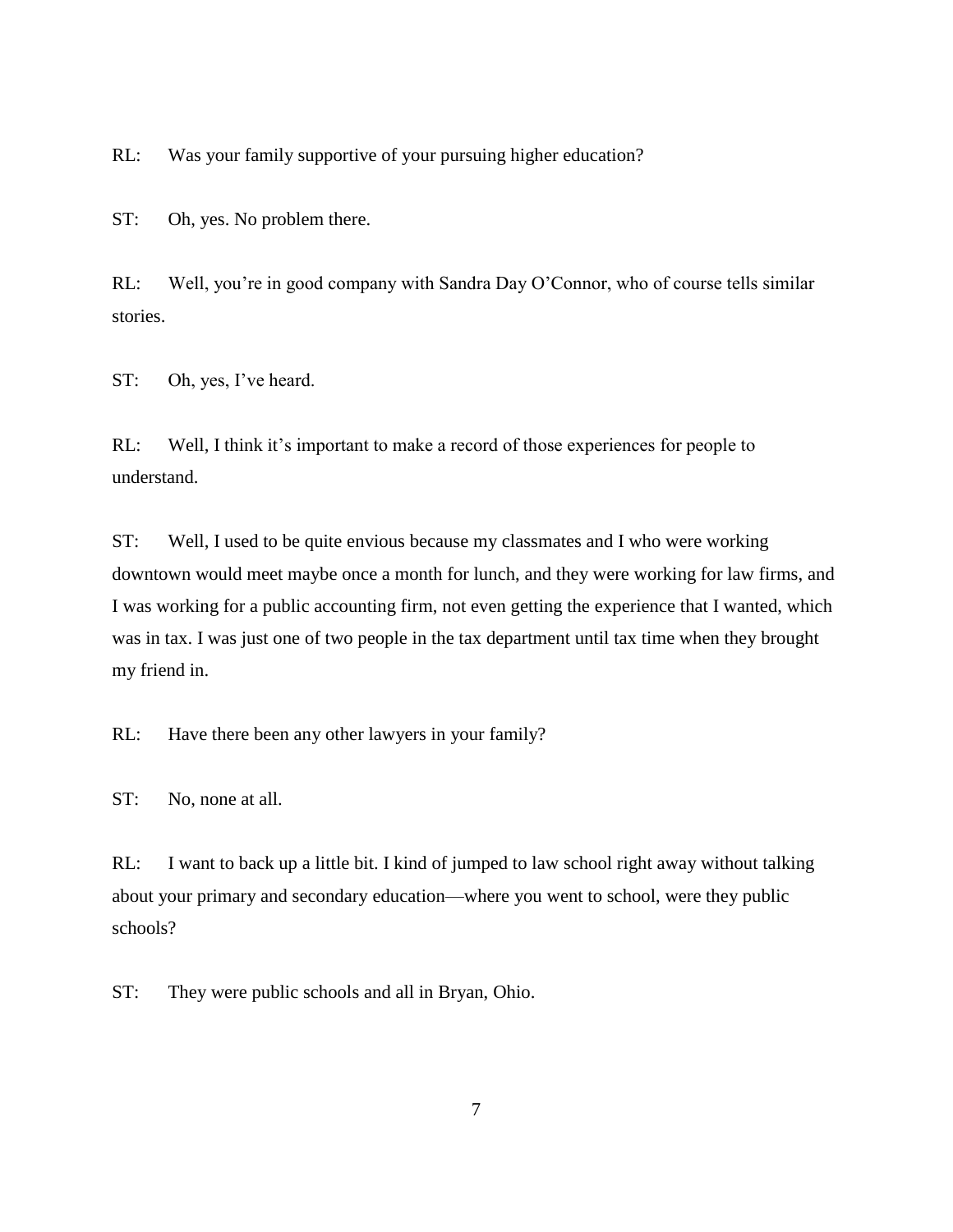RL: In school at that time, did you feel encouraged as a young girl to perform to your maximum, to go as far as you could go?

ST: Yes, I always was competitive, but one of my best friends was my competition, and I think that was excellent. Her father was the superintendent of the county schools that Bryan didn't fall under, but he would always give me extra books.

In a way, I was competing with Jane, because that was good. There were other smart kids in the class, of course. I think I graduated with a four point. I just was always that way.

RL: Do you know where she went to college?

ST: Ohio State.

RL: You both did?

ST: Yes.

RL: Did you continue to compete with each other?

ST: No, because she and I were in different dorms, and she was in education. I bounced back and forth between education, maybe planning to teach Business Education. That would be an elective, and there wouldn't be any disciplinary problems. That's how I got interested in accounting at that level.

No, we saw each other, but we didn't pal around much at that point, just because of the courses that she was taking and the courses that I was taking.

RL: Did you have any favorite professors in law school that you remember?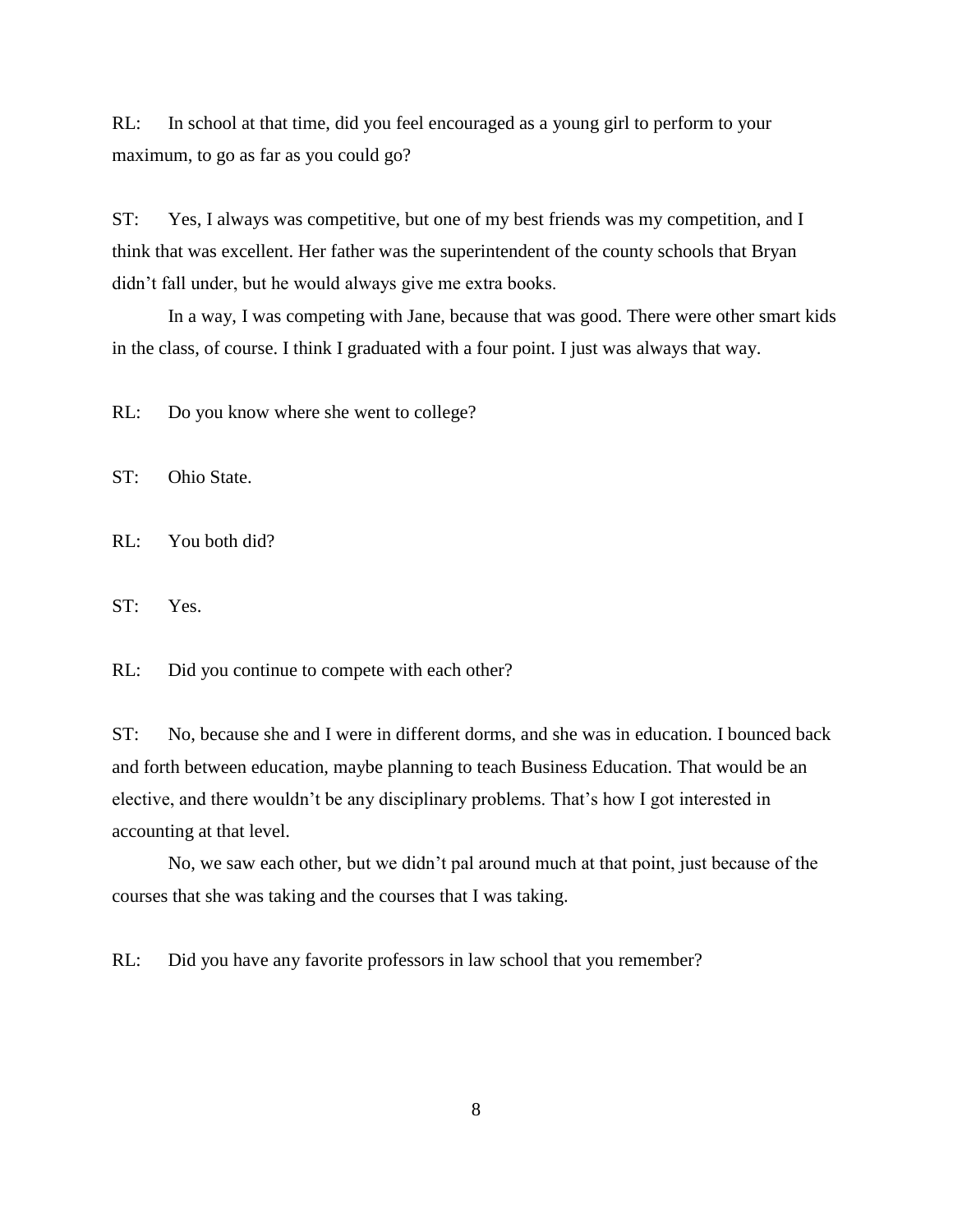ST: Yes, there were some really nice people. Mr. Wills was really nice. He taught Civil Procedure, and I think I took other courses from him. The one I mentioned that Jane and I were together in he taught. It was called Decedents' Estates. He was just a nice man.

Professor Latin, he went from there to Hastings, I think, the year that I graduated. There was another one, Vaughn Ball, who came out to California. I believe he has died. Well, all those people I mentioned I think have died.

Actually, there were no professors that I really didn't like. I mean, there were some that I wasn't real crazy about, but … long pause here—I'm trying to think. I have to see the picture of exactly who I had.

RL: I understand. You talked about being on law review. What was that like?

ST: Well, that was interesting. You know, you had to write a couple of articles before you made it. I was editor of, I think, I can't remember for sure, but I think it was articles that faculty submit. It was a lot of work.

I wasn't social in law school. Like I say, we had no social life. I went back to one reunion. I wanted to go to the other one, but I had some cataract surgery and couldn't make that one. A very small group of people had attended. There have been quite a few deaths in that class, premature I would say. It's a small class, too. There were only about eighty of us. You know, a hundred and twenty started, and about eighty finished.

RL: I think they've grown in size at Ohio State since then, the student body.

ST: Oh, yes, I'm sure, and the building has all been … It was a new building really when I went there, and then they've done a massive renovation.

RL: After leaving the accounting firm and coming back and doing some teaching, what was your path to really move into law teaching?

9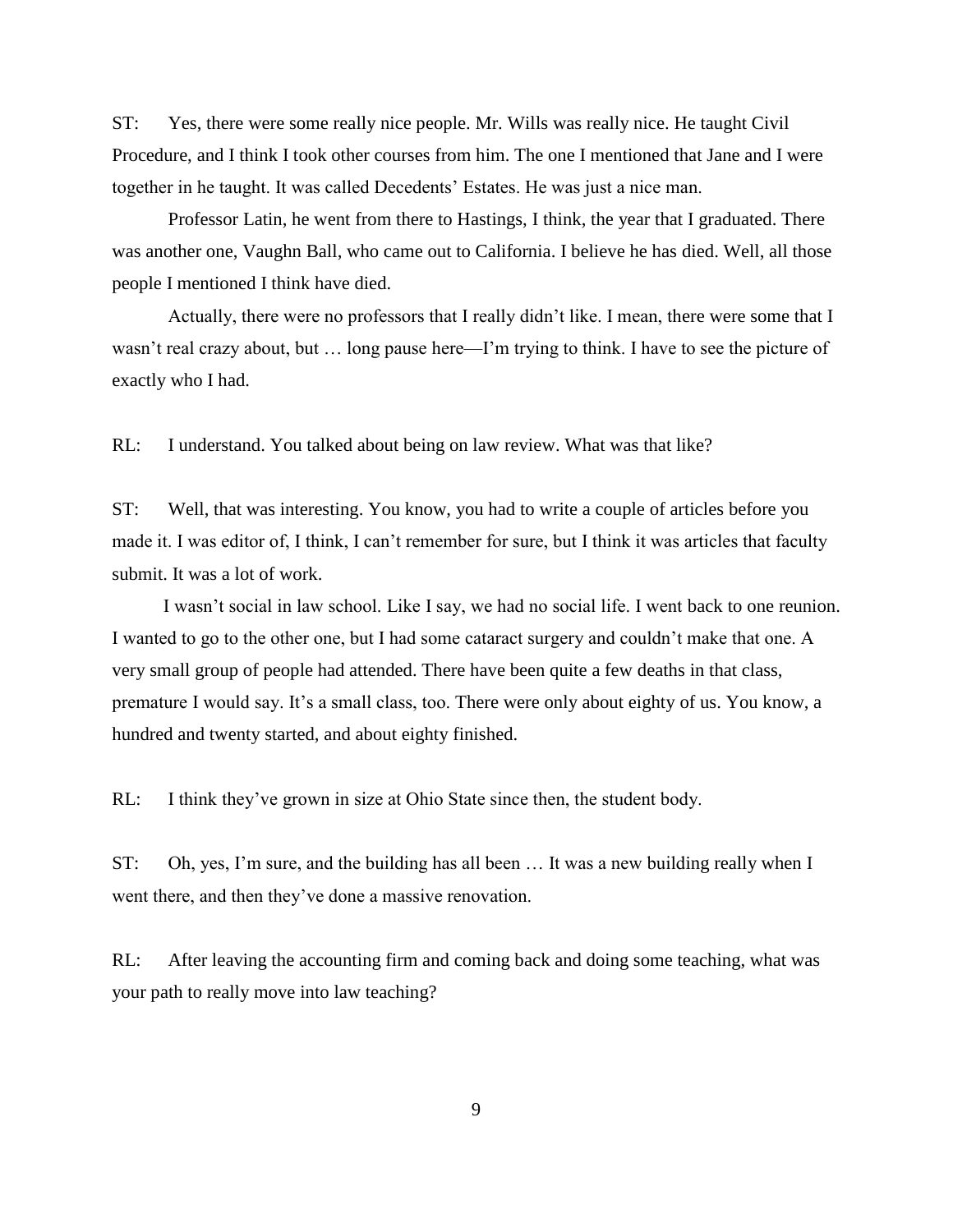ST: Well, my husband wanted to leave Business Law teaching and get into law school teaching. All of the AA LS meetings were in Chicago at that time. They didn't have them around the country. It was after, of course, I did what I told you I did. We went to Chicago, and then we both got an offer from USD.

Now, I wasn't crazy about coming out here. My family was in Ohio and Michigan. I have one brother. We flew out for a long weekend to check the university, and at that time, Joe Sinclitico was dean. Frank Engfelt was here, Dick Kelly, Gene Reynolds, and Joe Brock. That was the faculty.

The year we were hired was nineteen sixty-five. That same year, Joe Darby, John Winters and another person who left after a year were hired, so the faculty doubled when we came [chuckle].

RL: That was Sandoval, the other person?

ST: Santa-Pinter was his name.

RL: Santa-Pinter, right.

ST: I can't remember where he was from. It might have been Puerto Rico. I'm not sure, but he was just here a year.

RL: So you came out and saw the university. What did it look like at that time? Very different from now?

ST: It's just spread out a lot. The law school, as far as what it looked like, was not that much different. Oh, it's been changed so much internally that you'd have to have an architect show you what it was and the stages that it went through. The faculty lounge was to the right as you went through the doors and then the dean's office was to the left, same as it is now. There's no point in my going into the architecture. Somebody else can tell you all about that.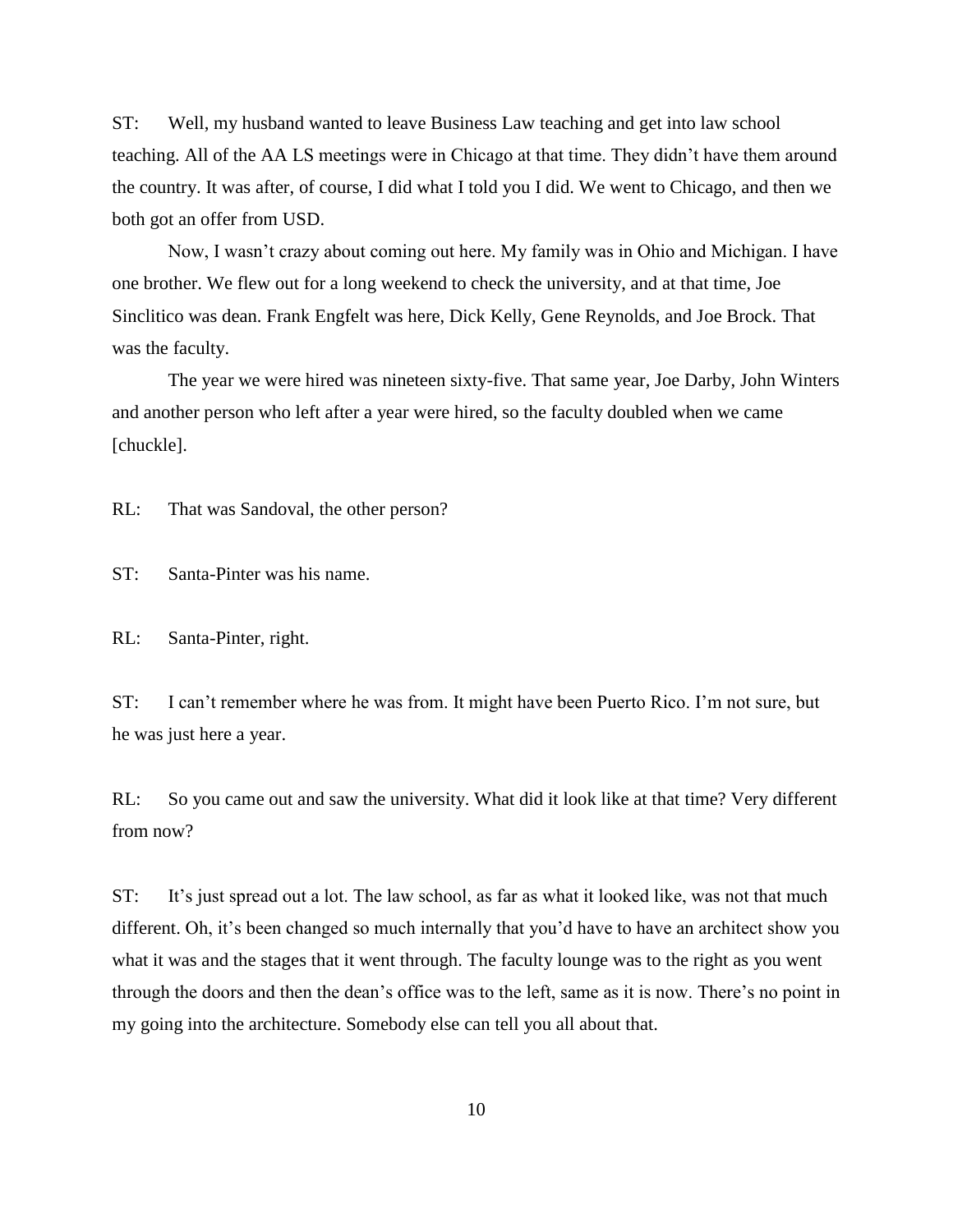RL: I was thinking more about impressions. You know, coming from the Midwest, it's very different to come out to southern California.

ST: Yes, it was. The people were nice though. I still couldn't quite figure out if this was a Catholic university, why were they interested in having a law school. There was, of course, then the College for Women and the College for Men, and the school of theology was attached to the law school and the College for Men. The law school was pretty independent, got to do what they wanted to do. They were kind of the goose that provided the golden egg, I think. I've heard that from other sources.

RL: Did you have any concern? I mean, it was a very new enterprise. Did you have any concern about joining on?

ST: I probably wouldn't have if my husband hadn't wanted to come as much as he did. I would have stuck around the Midwest. I think eventually I would have gotten on the faculty at Ohio State, but I don't know [chuckle]. They didn't seem to be prejudiced against women on the faculty. There was a woman who worked in the legal clinic when I was a student. She was a lawyer, and then there was a lawyer who was an assistant librarian, but there were no teachers. But I don't think it was too long after that that they did hire women teachers.

RL: You felt that the atmosphere there was more open to women. They didn't really consider that an issue in the law school. How did that compare with your welcome or your beginning here?

ST: I didn't feel that the students didn't like me as a teacher because I was a woman. I didn't feel that at all. The faculty was very nice. I felt no prejudice from either of those sources.

RL: What was your visit like? I've heard that Dean Sinclitico was kind of a hale fellow well met. Did he show you a good time in San Diego?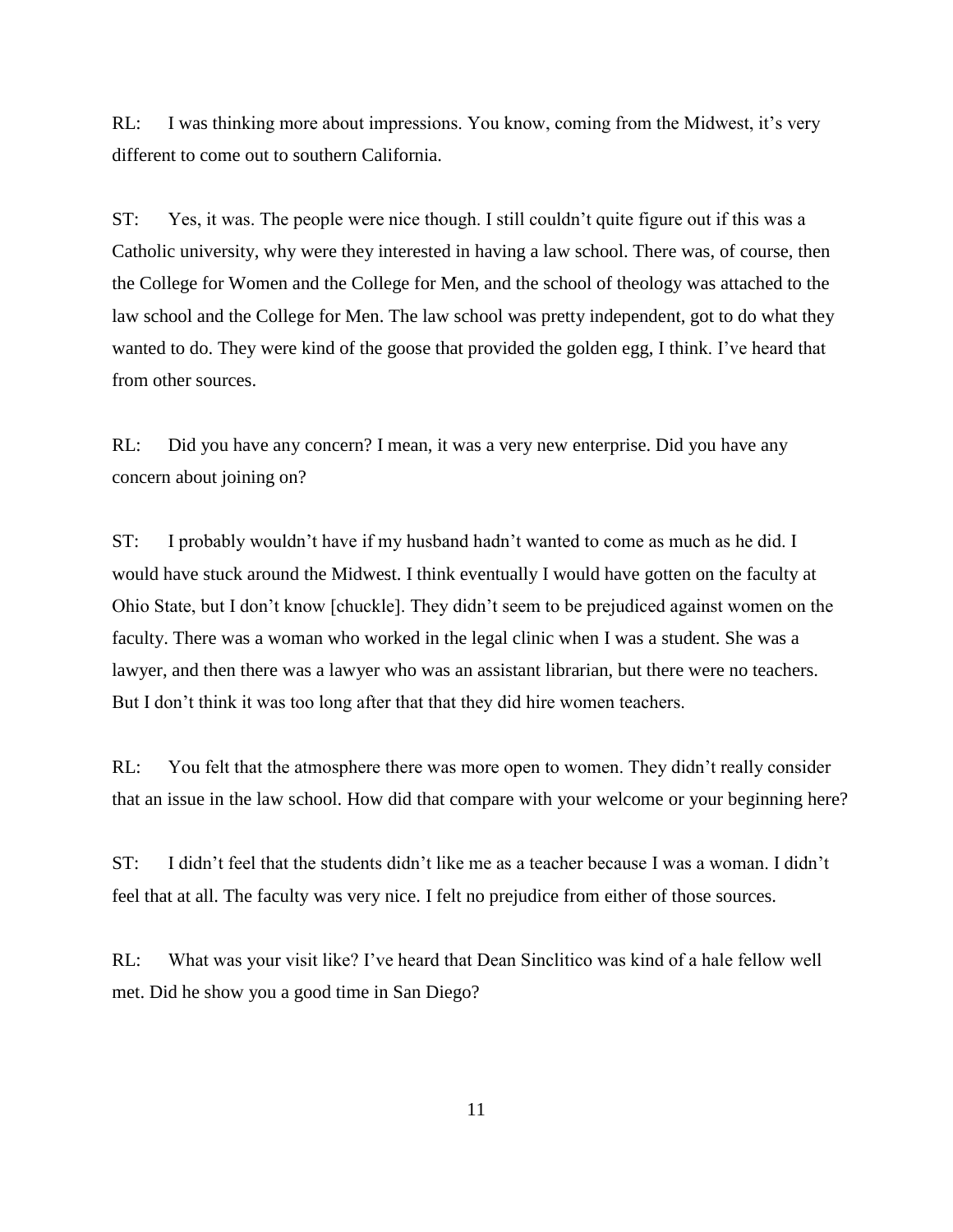ST: Oh, yes, he knew all the best eating places in town. We were very well treated. Right away, he took us to lunch when he picked us up at the airport. It was like I said a kind of a weekend trip just to see what it was like.

RL: Was there an interview as we think of it now, meeting with different groups and that kind of thing?

ST: No, the offer was made before we ever came out here. It was only those people that were in Chicago, which would be Dick Kelly and Joe Brock and Joe Sinclitico, as I recall. They might have remembered Bill more, because he and Joe Brock were from the same part of Iowa, but there was no interview. That was it.

RL: They were trying to sell you on coming to the school at that point.

ST: Right. They were in the process of getting the AA LS approval at that point, as you probably know.

RL: So you visited, and you went home and discussed it, and you came back soon thereafter?

ST: Well, this was in the middle of the winter, of course. It was January, and we were both teaching. I was at the law school in this job I told you about, and my husband was teaching in the business law department. We moved out here in July. The Kellys were renting a home, and they had purchased another home, so we were able to move into the same house as they had rented, so we didn't have to look for some place. The moving van came, and then we spent our weekends looking for a house.

The place to have settled would have been Point Loma in terms of nearness to the university. The way real estate has caught up it would have been the place to go [laughter], but we felt we had to have more land. You know, that's the way it is in Ohio. Well, we ended up going further east. Finally, we got past College Avenue, and strange as it may be, Frank Engfelt's father showed us the house we purchased. He left another real estate company and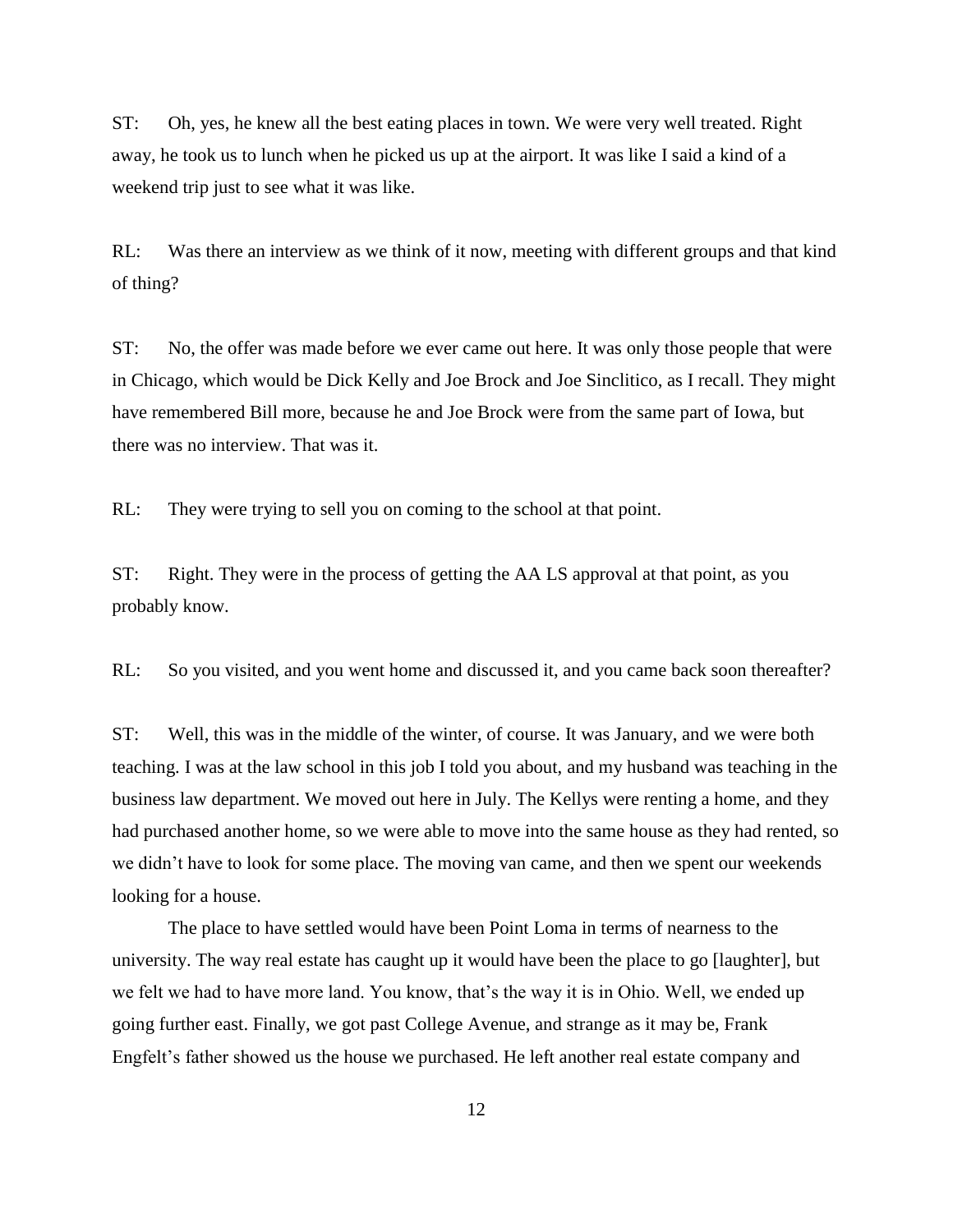went off on his own, and I think we were his first closing on his own. So he found the house that we bought in La Mesa.

RL: So Frank Engfelt's father was your real estate agent?

ST: That's right. We were very good friends socially with the Engfelts because by this time …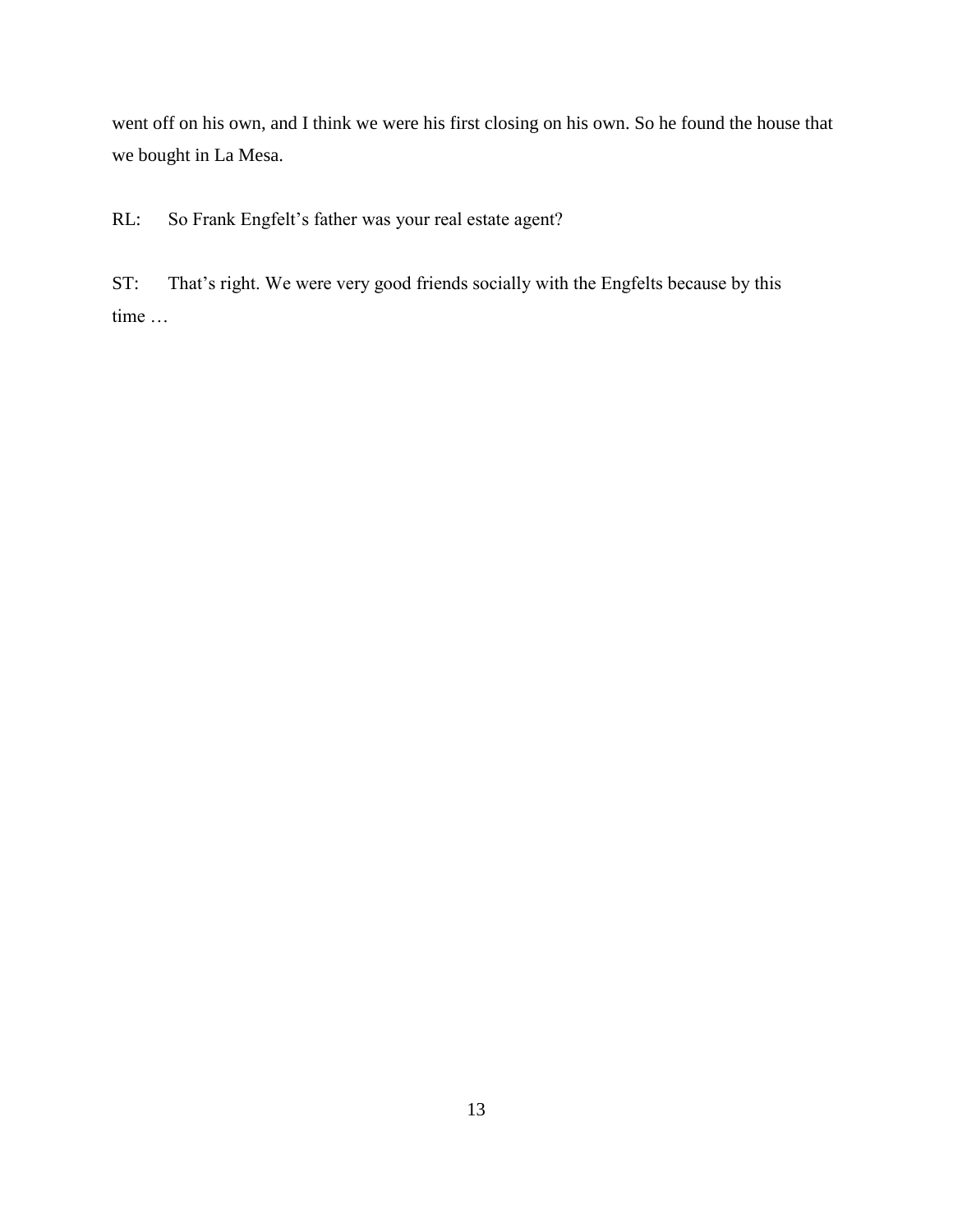

*Legal Research Center*

### CONVERSATIONS IN LEGAL EDUCATION:

ORAL HISTORIES OF THE FIRST HALF-CENTURY OF THE UNIVERSITY OF SAN DIEGO SCHOOL OF LAW

Narrator: Sarah Smith Velman Tintor Interviewer: Ruth Levor Recorder: Ruth Levor Date: October 25, 2005 Accession No.:OH-LRC-Tintor TAPE 1a: SIDE B

Ī

RL: The Engfelts' daughter had just been born.

ST: Yes, that fall, I believe, because I think the first time I met Marci, she was pregnant. So they had a baby, and then it was just easier for us to go to their house, which wasn't that far away, so we would go over there often on Sunday evenings and have pizza—Marci's a wonderful cook—and play board games.

RL: Nowadays, when we try to lure faculty or employees in general to southern California, of course we face a big cost of living hurdle and a big sticker shock when people come from, let's say, the Midwest. Was it not as different then as it is now?

ST: Right, it wasn't as different then as it is now. We had built up what was then a considerable equity—it doesn't sound like much today—in the house that we had in Ohio, and so that was our down payment. That was there to use to buy a house. The only thing was that in the house, which was much smaller, in Ohio we had a basement that was unfinished under the whole thing, so that in terms of square feet, the house in California didn't have any more square feet than the house in Ohio, except the house in Ohio had half above ground and half of it below.

Of course, we had a lot of land. Well, it was almost half an acre, lots of fruit trees. It had been owned by a couple who bought it new, and I think there was a slump in the aircraft industry about that time, and that probably made for more reasonable costs. We were looking in the thirty-five thousand-dollar price range [chuckle]. We didn't get shown a lot in La Jolla; never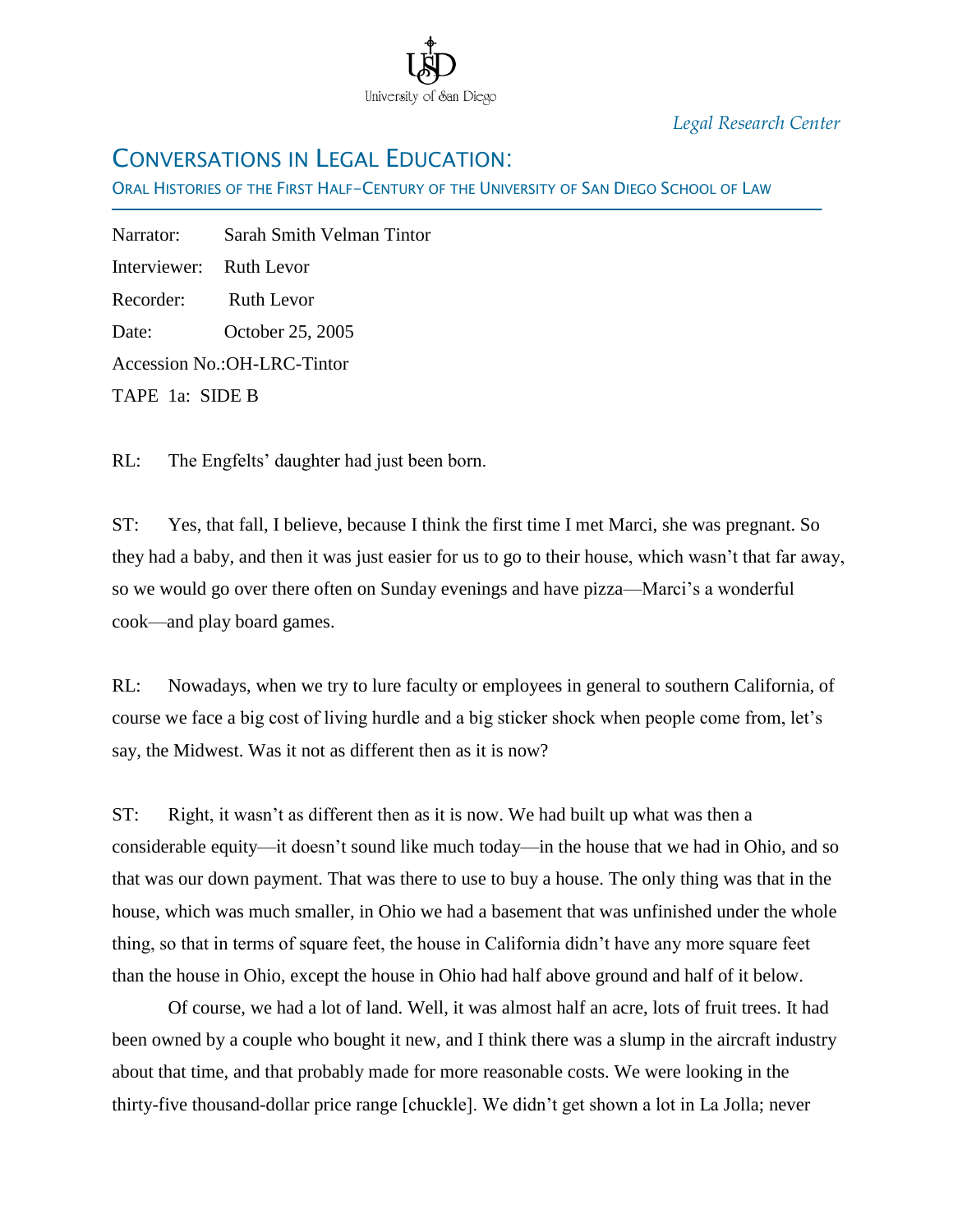found anything we liked really in Point Loma. We had a nice real estate agent in Point Loma, and we would go out every couple of weeks with him, but that's just the way it worked out.

RL: But that's a lot of land for southern California, half an acre.

ST: Yes, it is. These were custom built houses, and they were in now what is probably called Rancho San Diego. It was lot of land, a lot of weeds to pull, a lot of ice plant to plant, a lot of ivy to plant.

RL: Yes, but vegetation is very different out here as well. So at the law school, what did you start out teaching when you first came here?

ST: Basically, the federal tax courses, Federal Income Tax, a required one, and Federal Estate and Gift Tax—I don't remember exactly what year I taught what—Corporate Tax, which is now probably three or more separate courses, and eventually Estate Planning. Those were the courses I taught until about nineteen eighty-two, and then I started teaching what's called Trusts and Estates. It's a year-long course of three hours each semester, and that includes trusts, wills, community property, and future interests.

RL: Was it required at that time or an elective, do you remember?

ST: I think it was required. I've forgotten what it was when I taught it. I know Tax was required, but I don't remember about T and E.

I think I served on every faculty committee of the law school except the Honor Court, and that was by lottery. I don't know how it is now, but that's how it was. I served on the committee when it was decreed that the College for Men and Women would be one undergraduate college, and the law school had to make some changes to fit into that arrangement.

Another interesting thing was that we were all expected to teach in the evening division at least three hours per week both semesters, and I did that from sixty-five to nineteen eighty. Once, I know that people will find this unbelievable, but I had a Friday night class of Basic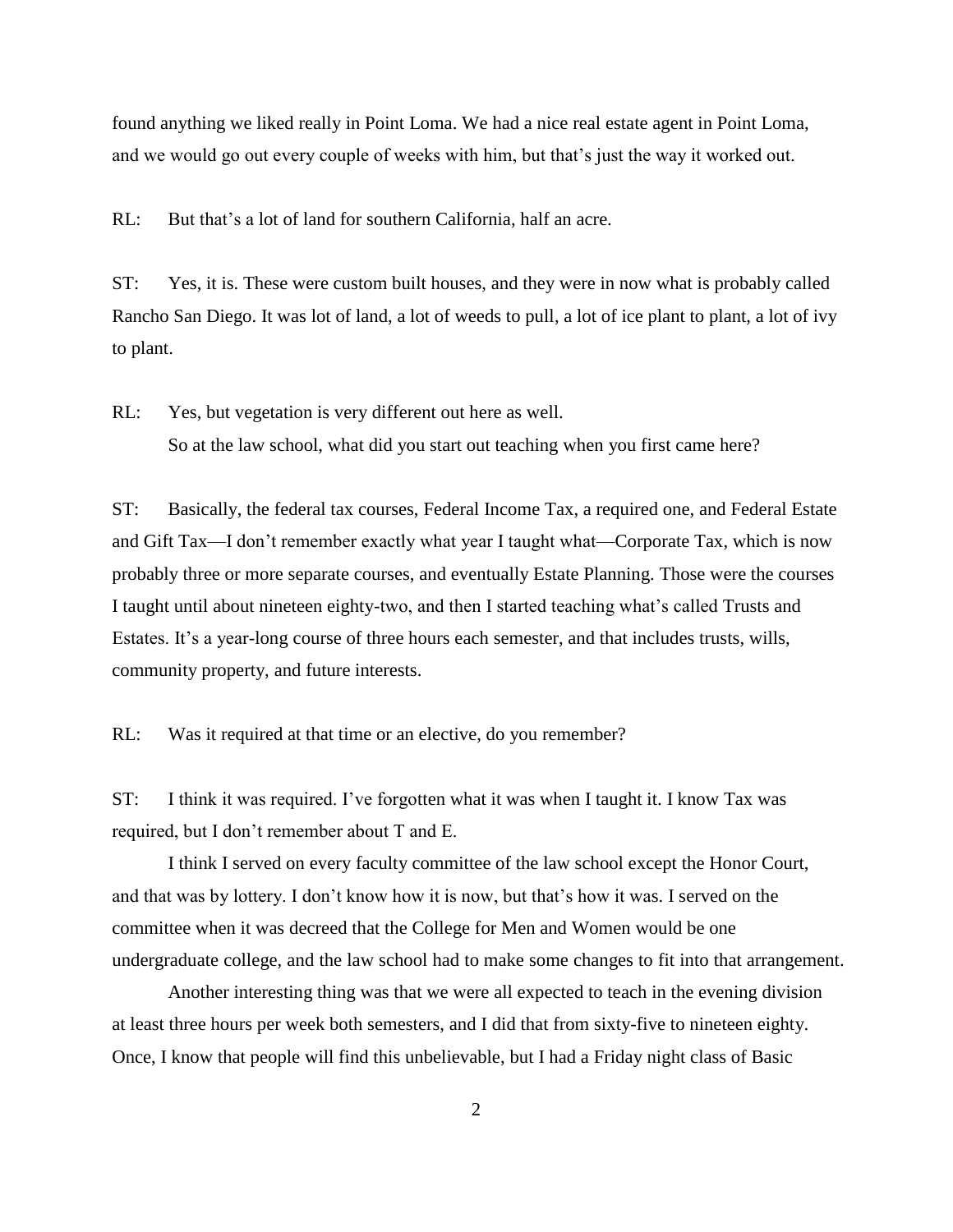Income Tax, which was three hours long! Fortunately, I had been through the material, or I worked it out so I had been through the material the week before, so I knew how much ground I had to cover. Can you imagine students today going to class for three hours on a Friday night?

RL: They clear out of the library. The library is much less crowded on Friday.

ST: All day Friday!

RL: Yes, exactly. That's amazing, but a nice thing about your story is that you got to teach what you were prepared to teach whereas some people that I've spoken to were just put into a slot that needed filling and had to more or less learn the subject on their feet.

ST: Well, you see, that was my background, accounting and tax, and they needed it, so what I had to offer was what they needed. And they also needed a commercial law teacher, and that's what Bill Velman taught.

RL: So that was perfect that you were both able to do that.

Now, you hadn't met any of the faculty that you enumerated until you went to Chicago, is that correct? There was no one that you knew in advance.

ST: That's right.

RL: I ask because there seems to have been a whole contingency, most of whom pre-dated you, who went through the JAG school in Charlottesville, Virginia—General Hickman and Frank Engfelt and others that I have read about. But you really came brand new.

ST: Cold.

RL: Cold. It sounds like it wasn't difficult though to ...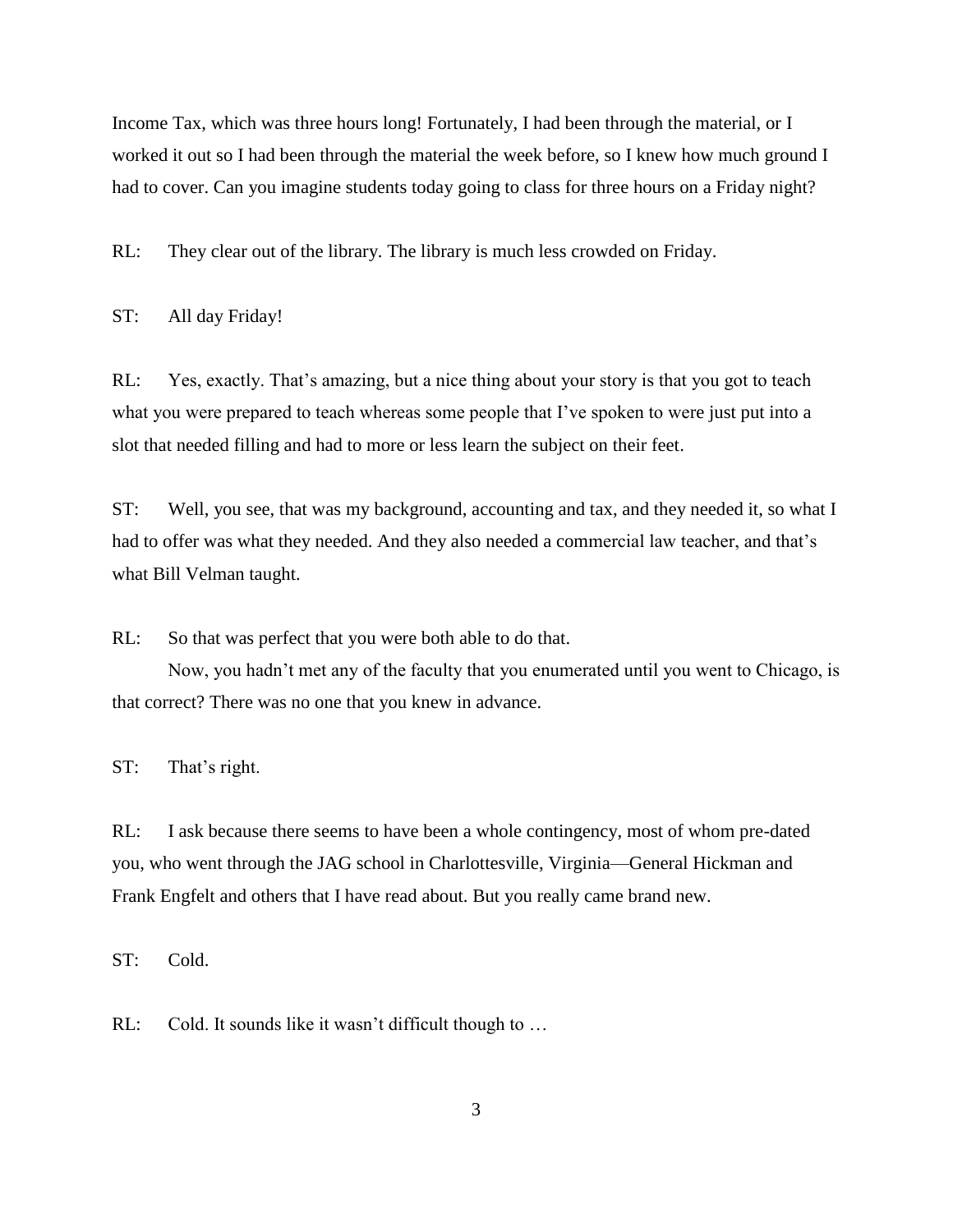ST: No, everybody was very nice, even Dick Kelly who said, "Women don't belong in law school." When I taught Trusts for the first time, he gave me his Trusts notes. There was no problem with faculty. It was very enjoyable. The faculty was so small oftentimes we would all go to lunch together, often in Old Town. At some point, I don't remember when, there was a faculty dining room that was available in the building next door. I think there was an outdoor amphitheater where Guadalupe Hall is now.

RL: I've heard that.

ST: I think you had to cross over that area, then there was a faculty dining room there. I think there was a bookstore in there as well. We were a pretty congenial group, I thought.

RL: You mentioned John Winters who came when you did. Of course, I never had the opportunity to meet Professor Winters. What can you tell me about him?

ST: His office was where Doris Alspaugh's is, and my office was, I think, if Ed Ursin has the same office, in that little alcove there.

RL: I'm not sure where they all are now.

ST: Anyway, that used to be a classroom when we first saw the law school, and they put up a wall, and so Bill Velman had the office on one side, and I had the office on the other side. Then, I eventually moved into the office right across from where Doris's office is. That used to be Father Geimer's office. Father Geimer was the librarian.

What was your question?

RL: I was asking about John Winters.

ST: Okay, John was in the office where Doris is now, right across. He'd stop in and chat. I forgot how many children they had when they moved here, but they had several more. Of course,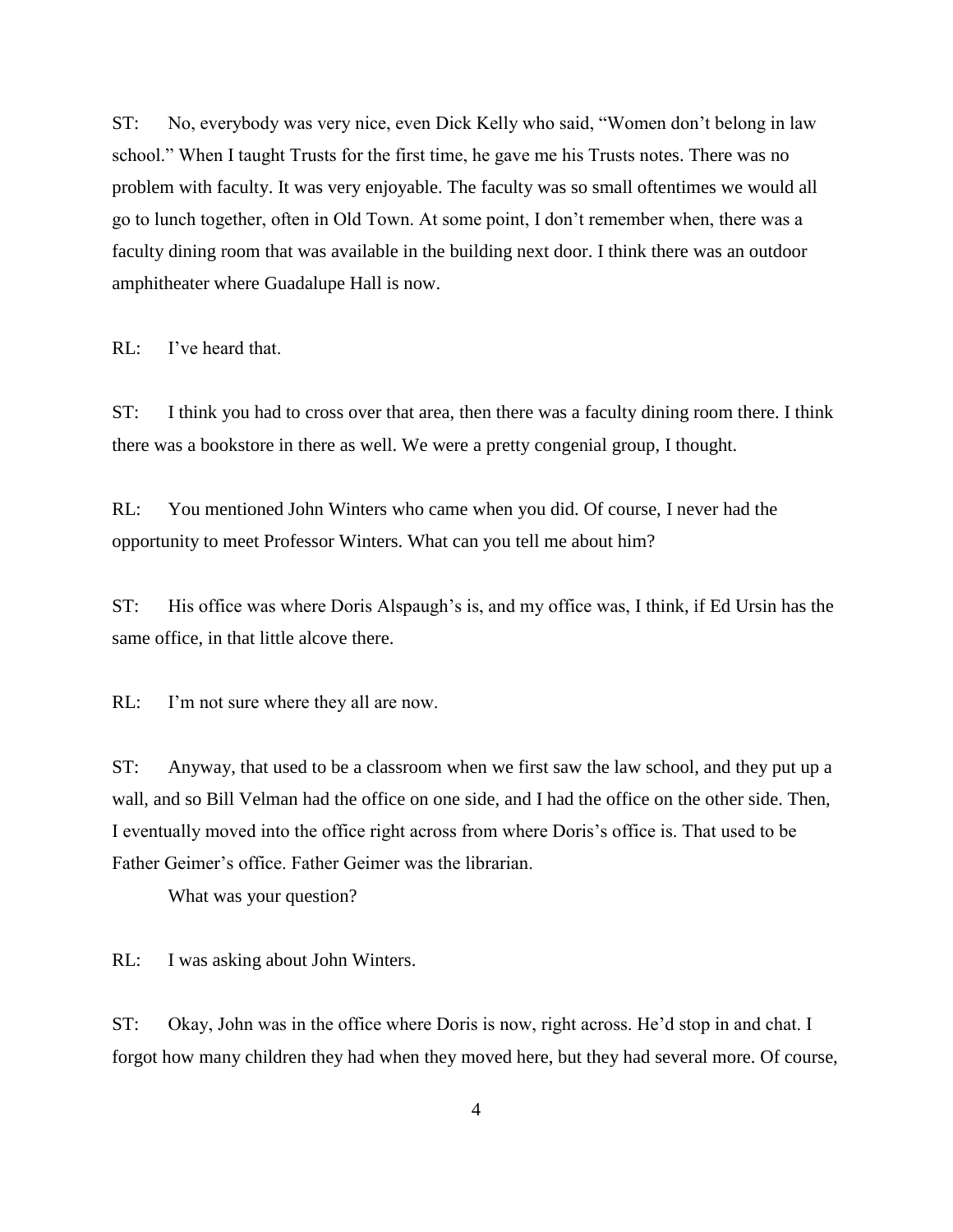his wife is Sister Furay's sister. Unfortunately, you know what happened to John. He was really a nice man.

The other person that I was really fond of was Joe Ciesczelski, really fond of him. He was the librarian. Well, there was Sue Millar before Joe and then Joe Ciesczelski. Both of Joe and John died within a short time of the time they became ill.

RL: Were their deaths close to one another?

ST: No, John Winters died first, I believe, and then Joe Ciesczelski after that. Joe Ciesczelski had something that was called equine encephalitis.

RL: Yes, I think from a horse fly or something like that.

ST: Well, I don't know. It just happened so fast. He would stop in the office. Actually, I would call him often because there were some things that came up in Community Property that were also crossovers in Family Law, which he taught. He was helpful in answering some of those questions. And he was just a fun person to talk to.

RL: I've heard that he was a nice guy.

ST: Yes, I really liked him a lot.

RL: I was, as I told you before we started, looking through some of the old Woolsacks and trying to put together—it seemed that when he came, he taught mostly in the legal bibliography area …

ST: Probably so.

RL: … and worked in the library, and then, after he left working in the library, did he branch out and teach Community Property?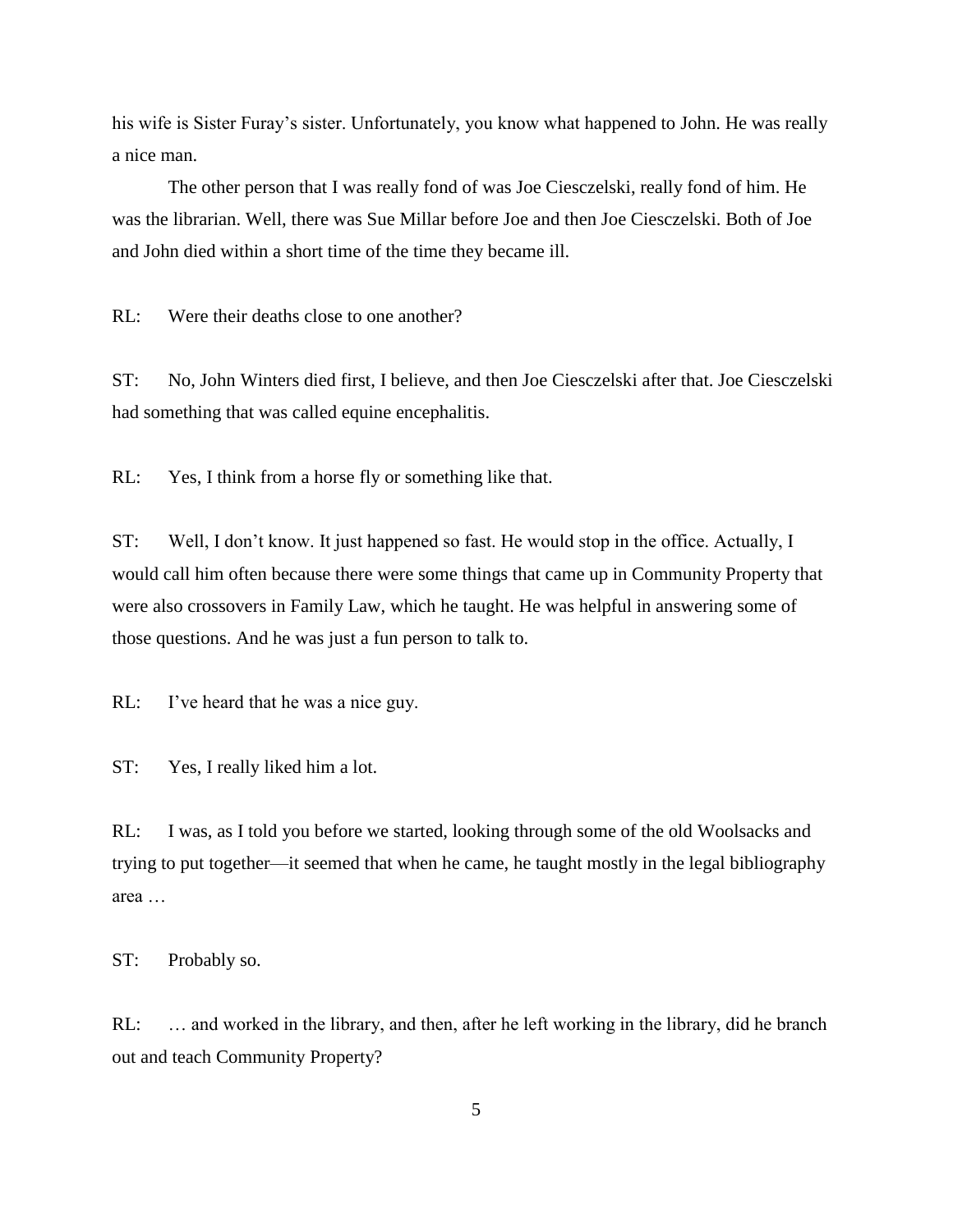ST: He taught what was called Family Law, and I really don't remember what other courses Joe taught.

RL: But he was a full tenured faculty member.

ST: Yes—Oh, I'm pretty sure he was.

RL: I think so too. You mentioned that the other person that was hired at the time that you were hired, Santa-Pinter, only remained briefly, and you didn't get to know him all that well.

ST: Correct.

RL: Another I guess first for the law school, though this is certainly a tradition that they've carried on was that you were the first teaching married couple to come to the law school. Did that cause any kind of a stir?

ST: Not that I'm aware of [laughter].

RL: I counted the other day in a faculty colloquium, and there were four couples in the room who are both on our faculty now.

For the two of you, it was a real coup to be able to teach at the same place. That's always a difficulty, two-income, two-professional family.

ST: Well, Bill never attended any of my classes, and I never attended any of his. Even when I was in law school, it was like "Go look it up." I'd ask him something, you know.

Sometimes, we would have different nights, and we might not be home all week at the same time, which meant I didn't have to cook, which was great!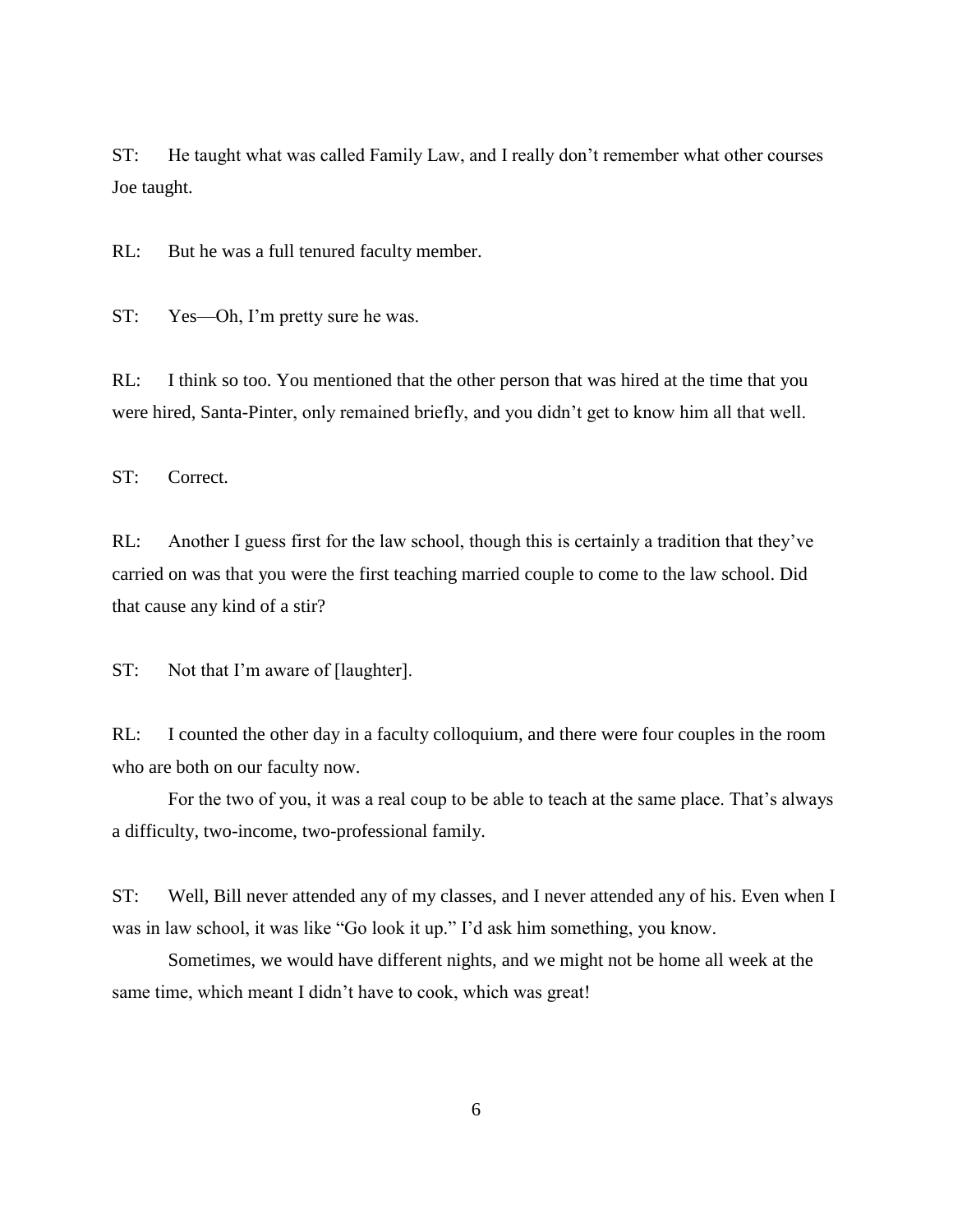RL: Because that was still considered to be the wife's job, even though both were working just as hard, isn't that correct?

ST: Yes, true.

RL: You mentioned that Joe Sinclitico was the dean when you came. What kind of a relationship did he have with the faculty?

ST: I thought it was very good. I mean, Frank and he were very close. His wife was a delight. His kids were nice. They lived over in, I can't remember exactly. I want to say the Talmadge area. He had a nice family, and he was always battling his weight problems, up and down, but he was nice.

RL: What was he like in terms of someone that was a manager and building this new law school?

ST: I think he really enjoyed doing that. I think that was a challenge to him to do that. He was always putting up walls and changing things around. A couple of times, he didn't get the right approval, and the wall came down. Frank can tell you more about that than I can. I think he enjoyed doing that, because I think after he left here, he more or less started another law school and was the foundation builder for it.

He was very supportive too. He sat in on a class, you know, the one I was teaching, and he was very supportive.

RL: You talked about in your own case having served on so many faculty committees—Were there many back then?

ST: I have to stop and think about that. Bill and I were both advisors to the law review, which was just getting off the ground, because we had both been law review. Bill eventually decided he didn't want to do that any more after several years, and that's when Darrell became a law review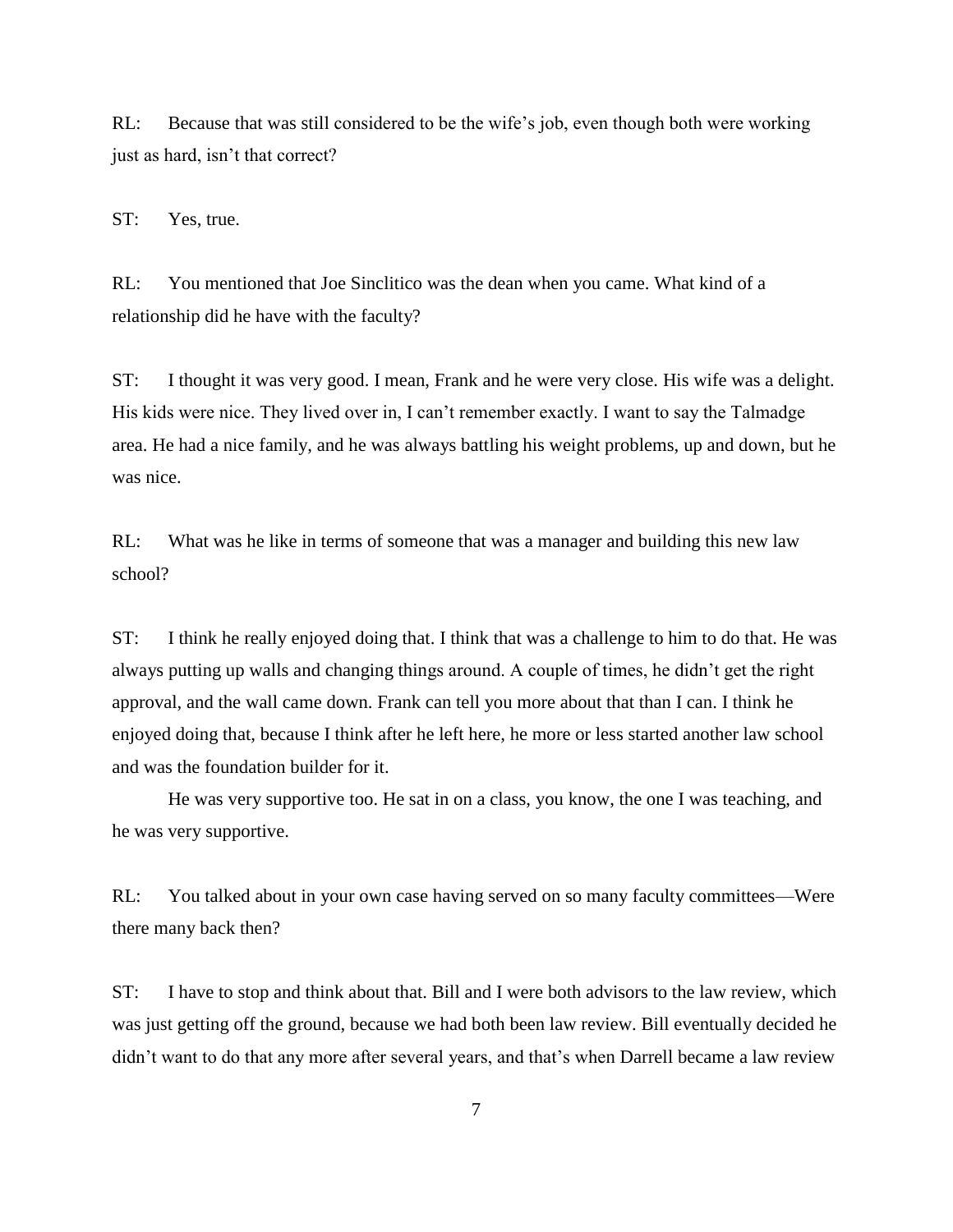advisor, so it was Darrell and I. That took an awful lot of time, and I don't remember my service on other committees. It must not have been much [laughter].

RL: Not as taxing.

ST: No, the faculty was so small. I think the dean probably made most of the decisions. Of course, you don't go right in as being tenured either. That takes a little time.

RL: How was that process for you?

ST: Well, it was kind of painless back then. It really was have you been doing a good job teaching. They didn't go with a yellow marker through everything you had written or not written [laughter]. It was more or less based upon your teaching evaluation.

RL: Was the decision made by a faculty committee?

ST: It was made by the tenured faculty, of which there were not that many.

RL: Less than half a dozen.

ST: Yes.

Two years after we came, I think the next two people that were hired were Darrell Bratton and Bert Lazerow. I think it took three years to get tenured basically.

RL: I read some names that I hadn't heard before. One was, was it Bill Wang?

ST: Yes, I think they pronounced it "wong."

RL: But it was spelled with an "a."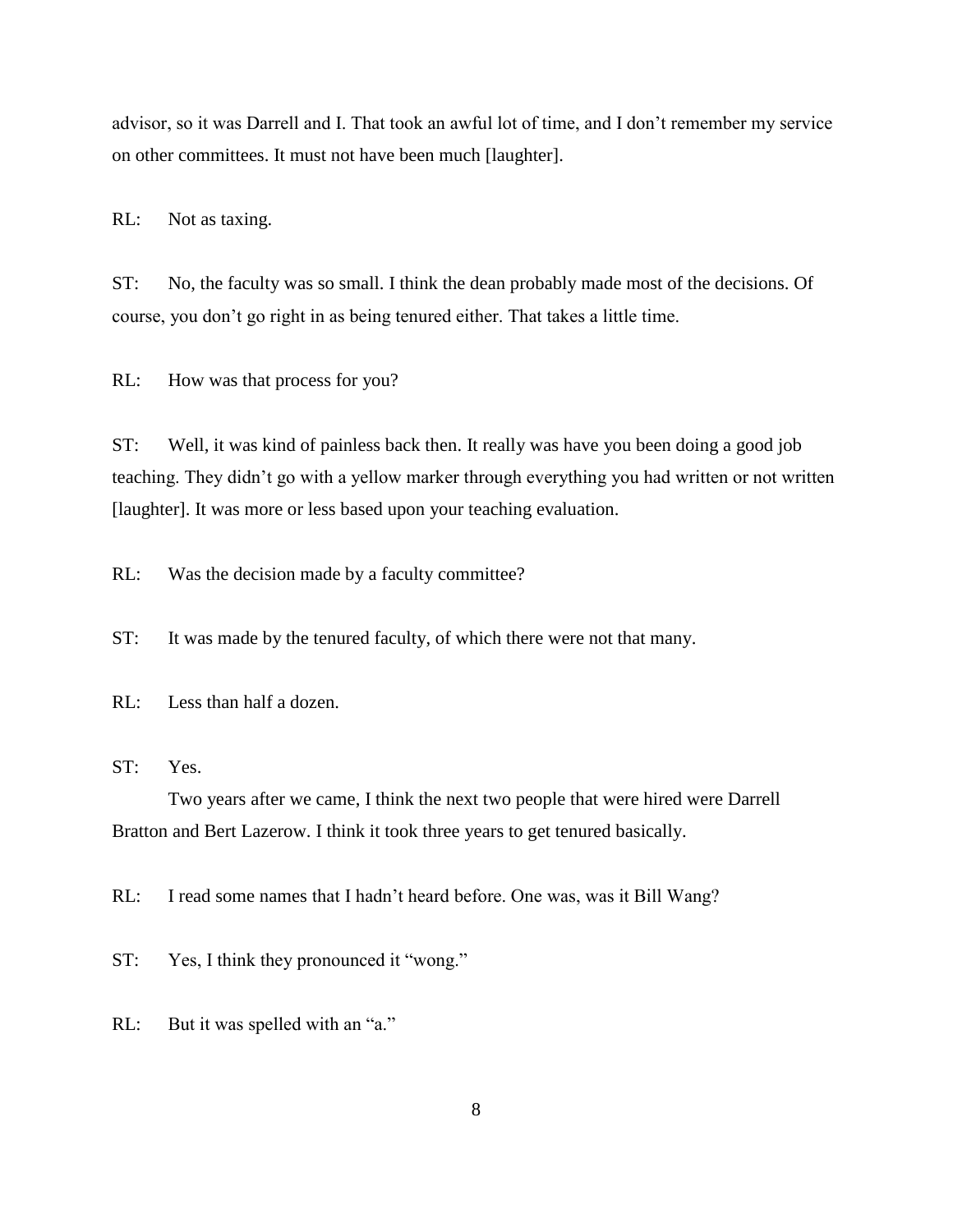ST: I think. I could be wrong.

RL: Was he there quite that early?

ST: No, he came later. I don't know—you'd have to look that up.

RL: Did you have any impressions of him?

ST: Oh, he was fun. He would always put out these little memorandums as to how to save money, like buy as much toilet paper as your attic can hold—that will go up in price, and it won't spoil—things like this. He was always giving us little financial tidbits.

RL: Did he teach in the finance area?

ST: I can't remember what he taught. He must have taught Corporations and related courses.

RL: Once Dean Sinclitico left, the law school really had its first dean search committee, and the result of that was that Don Weckstein was chosen as dean. What do you remember about that whole process?

ST: I don't remember a whole lot about it, to tell you the truth, except when he was interviewed, I thought, "He will wear well."

He just had that kind of personality, and I thought he seemed like a decent person.

One funny thing about Dick Kelly—I don't remember if it was the dean search or the faculty search, but the Kellys and Bill and I took somebody, it might have been a dean candidate—it wasn't Don Weckstein—out to dinner. Dick Kelly had the credit card for the law school. Dick didn't believe in tipping, not even when he had the law school credit card [laughter]. He was a character. I really missed them when they moved to Oregon.

I made a few notes here. Do you want to proceed with your questions, or did you want me to run through these?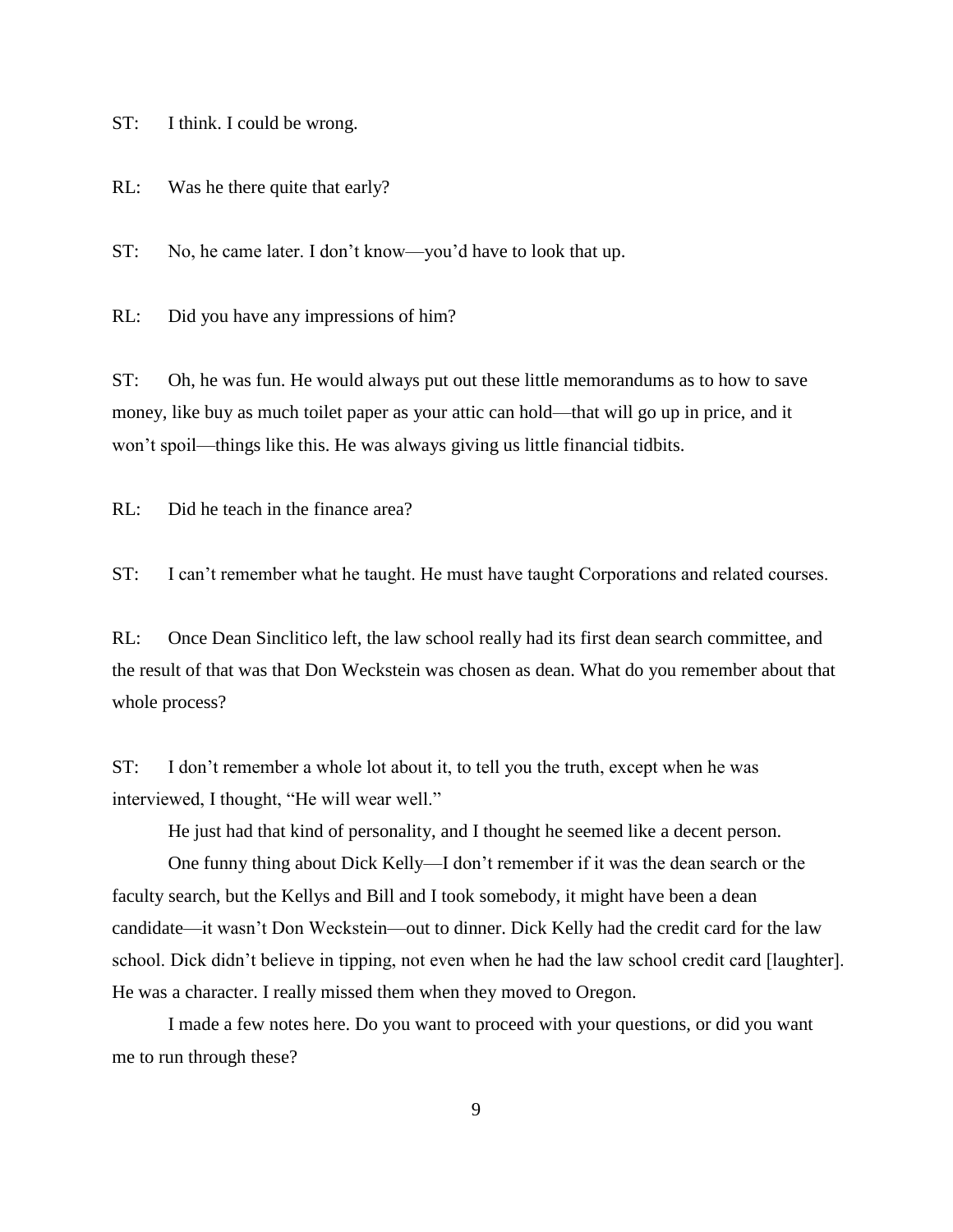RL: You go right ahead.

ST: I'll rip through these.

RL: That's great. I may miss something that I don't know anything about.

ST: All right. These are just what I wrote down as quick memories:

The nuns wore complete habits when I came out here—hair covered, long skirts. The skirts kept getting shorter and shorter and the head coverings smaller. Now, of course, unless you see a crucifix, you can't tell a nun from anybody else. I was teased that my skirts were longer than the nuns'.

Bishop Furey, no relation to Sister Furay, but he used to come to the law school faculty parties, and he was nice. He was fun.

We used to go to the student functions until the music got so loud that you couldn't have a conversation with another faculty member.

Father Geimer was the librarian, and he was a nice person. He left to be a pastor at Cathedral City and became pretty well acquainted with the Sinatras, as I understand. Maybe you've heard that before.

The library, the offices, the classrooms were all in More Hall, everything.

RL: Was the parking lot, what is now the parking lot, was that a field?

ST: It was an open cement space, and the parking for the faculty was beside the building with our names in front of it. The spaces had our names on them. So we always had a space. Parking was not a problem then.

RL: And it was free?

ST: Yes [laughter]. Times have really changed, haven't they?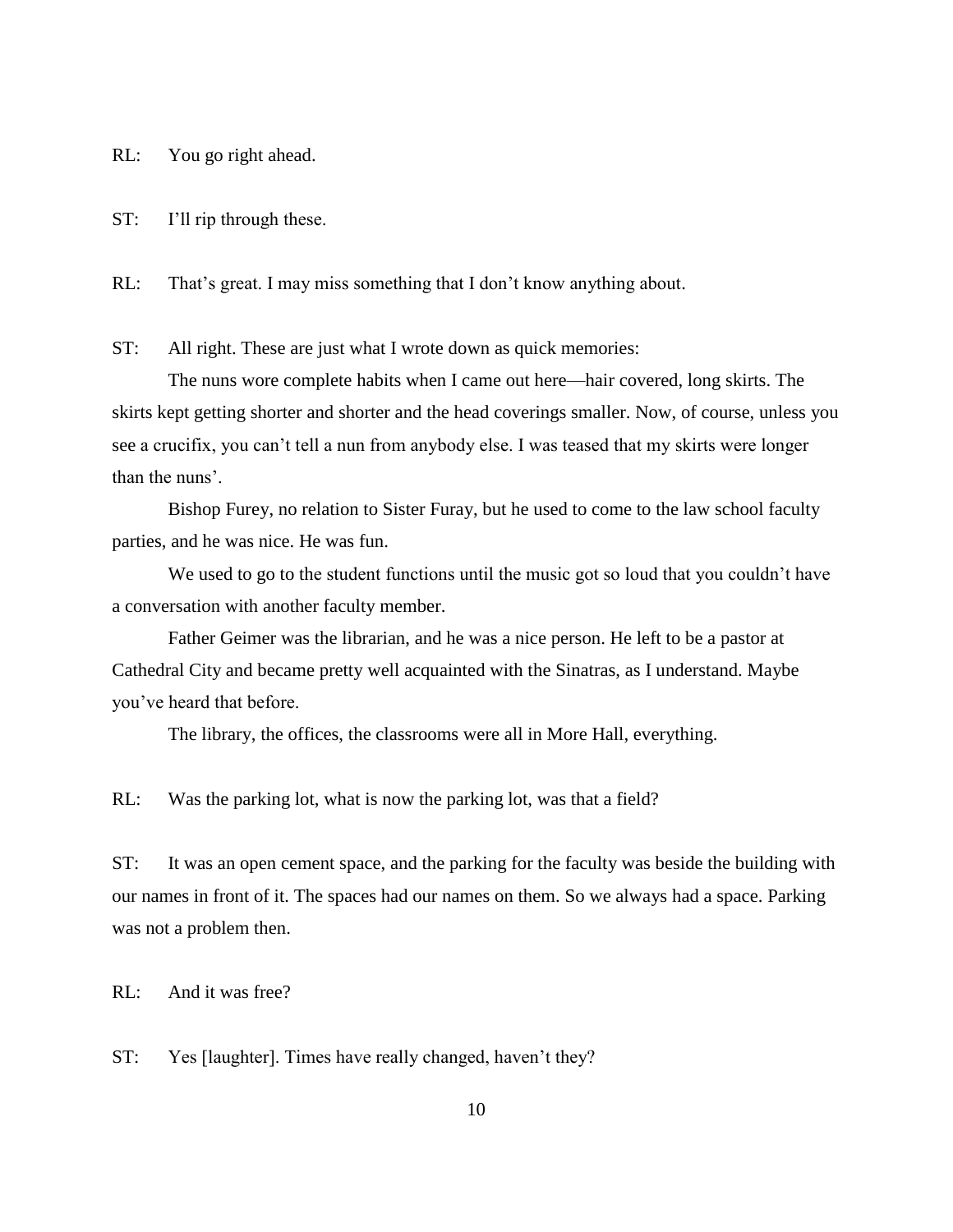Exams were mimeographed.

RL: In purple?

ST: In black. I had a secretary who didn't like to work with old mimeographs in case I wanted to use a portion of one rather than type the whole thing, so I put those in my own typewriter and did it.

Before the classrooms existed on the lowest level, there was one large room, and exams were given there. Tables were set up. There was also a small snack bar down there called "the Writs." You've heard of that probably.

When we first came out here, all the students—well, most of them were men, so they wore jackets and ties. There were very few women. Since I had a Saturday morning Accounting class, one of the students asked me if it was okay not to wear a coat and tie on Saturday, and I said, "Well, of course, that's fine with me."

I mean, Ohio State didn't require a dress code, you know [laughter].

And then, of course, we went through the hippie era. The students looked generally awful, the boys with long hair. I had one girl, I remember, who wore what I would call a baby doll top, and one guy had his graduation picture taken without a shirt. We had the barefoot faculty meeting, which you may have heard about.

RL: No, I've only heard allusions to that. Would you tell me about that?

ST: Well, I can't tell you very much about it, but it was should we let students in that don't have shoes on? Should we actually keep them out of ...

RL: … the classroom.

ST: Yes, stop them at the front door. Well, how are you going to do that?

RL: [laughter] Put up a sign that says "No shoes, no service?"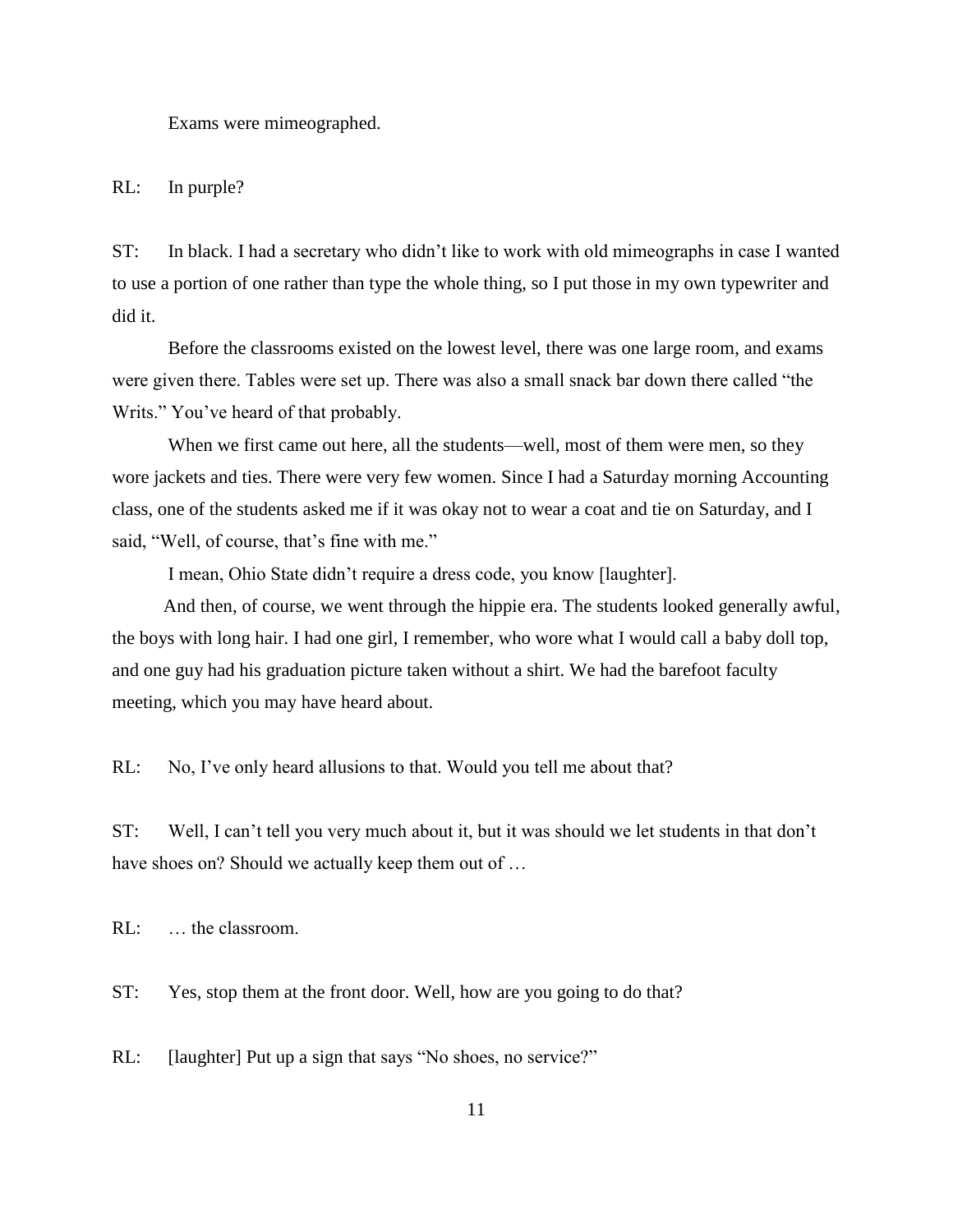ST: Exactly—no shoes, no service. That never went anywhere. Then, we had a few dogs that came with their masters to the classroom. Generally, the student body cleaned up by graduation time when the parents appeared. They looked quite different.

And the commencement—well, that was in several places. In the area where Guadalupe Hall now stands, we had commencement there once, and we had it downtown in the Civic Center jointly with the undergraduate school once or twice. We had it out there on the point, where something is now built, I think.

RL: Oh, where the Joan Kroc Center is?

ST: Yes, it was out there, and it was a drizzly day. You would be looking off in the direction of the downtown area.

RL: Okay, it might have been there. There was a track there, there was a walking track there when I came in the nineties. There was no Peace and Justice Center there.

ST: Yes, that might have been where it was. It must not have been very satisfactory because that was the only time it was there.

Now, the other thing that was kind of interesting was that there were no posters about public speakers. I mean, there was no politics allowed. Ronald Reagan was running for governor, and one of my faculty friends discovered that he was speaking at the College for Men, so he and I slipped over and heard him speak. No politics in those days.

RL: So you just heard about that by word of mouth.

ST: Yes, from my other Republican friend.

I think that's the extent of things that I was trying to remember maybe that other people hadn't.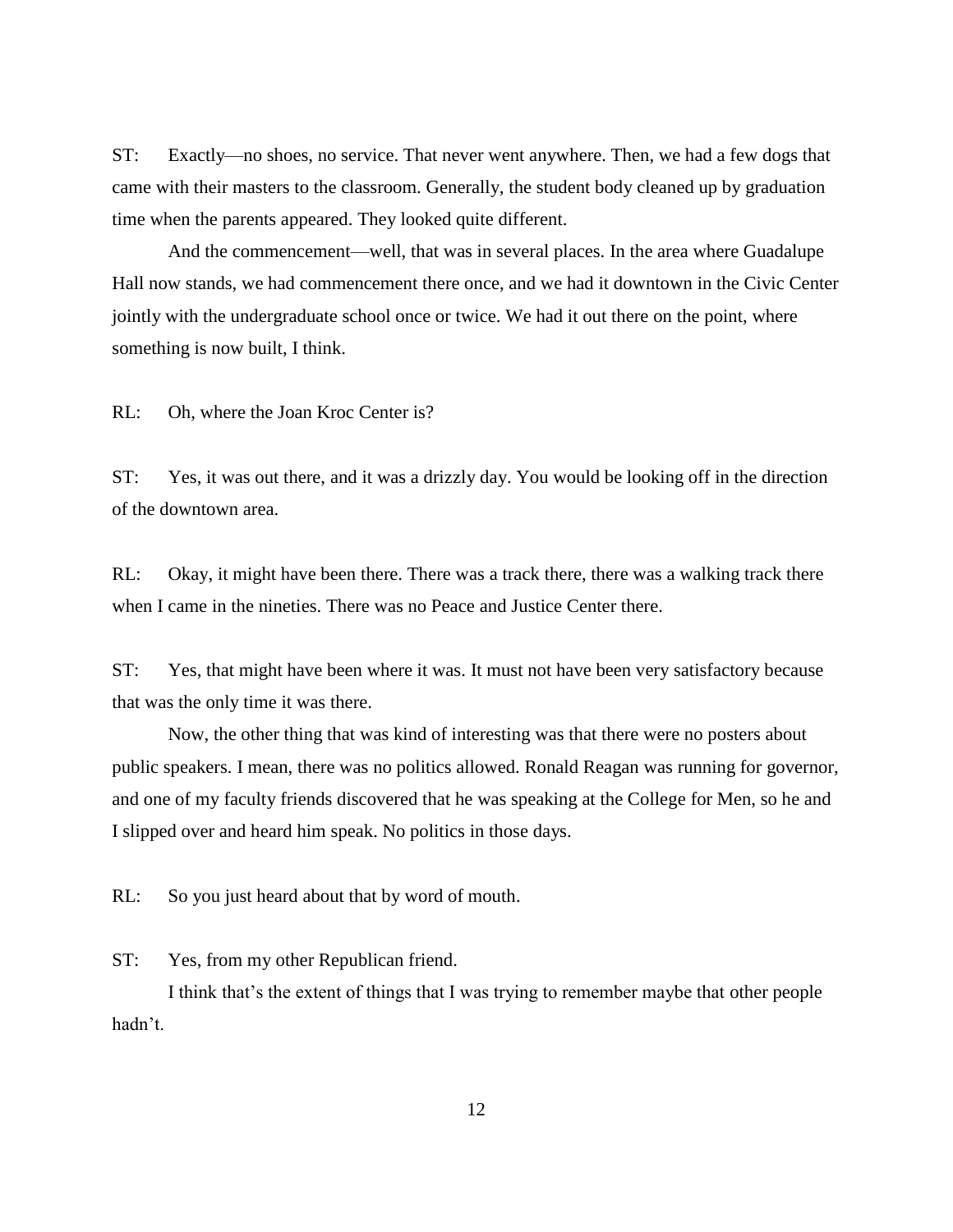RL: Well, I think that your perspective is unique, first of all, I think, because of the fact that whether or not you saw yourself that way, you were a pioneering woman. You were the first female law professor, and that has a lot of implications, and also, I think, because of your business background. From what I've learned so far, that was something …

ST: And they were just as prejudiced in accounting as the lawyers were [laughter].

RL: Let's just go back and talk a little bit about Don Weckstein as a person. I was not able, of course, to interview Don before his untimely death, and I just wondered what you remembered about him as a person that you'd like to share.

ST: Well, I didn't really know him that well. I knew his first wife. She was very nice, and she was very artistic. Sheila was her name. I guess I knew her better than I knew him. That's about all I can say. I just don't have much to share with you about Don.

RL: How would you say the law school changed under his administration?

ST: Well, he had some ideas that he quickly put into practice, the tax program being one. I remember a committee meeting, probably Bert and I and who else was there, but Don was there with a yellow pad, "Well, we take in this much income, and we have this much expense."

Lo and behold we had a graduate tax program with myself and a downtown lawyer. It just kind of grew.

RL: Would that have been our first LLM course?

ST: Right.

RL: I imagine that, or I shouldn't imagine how you felt. How did you feel about having that?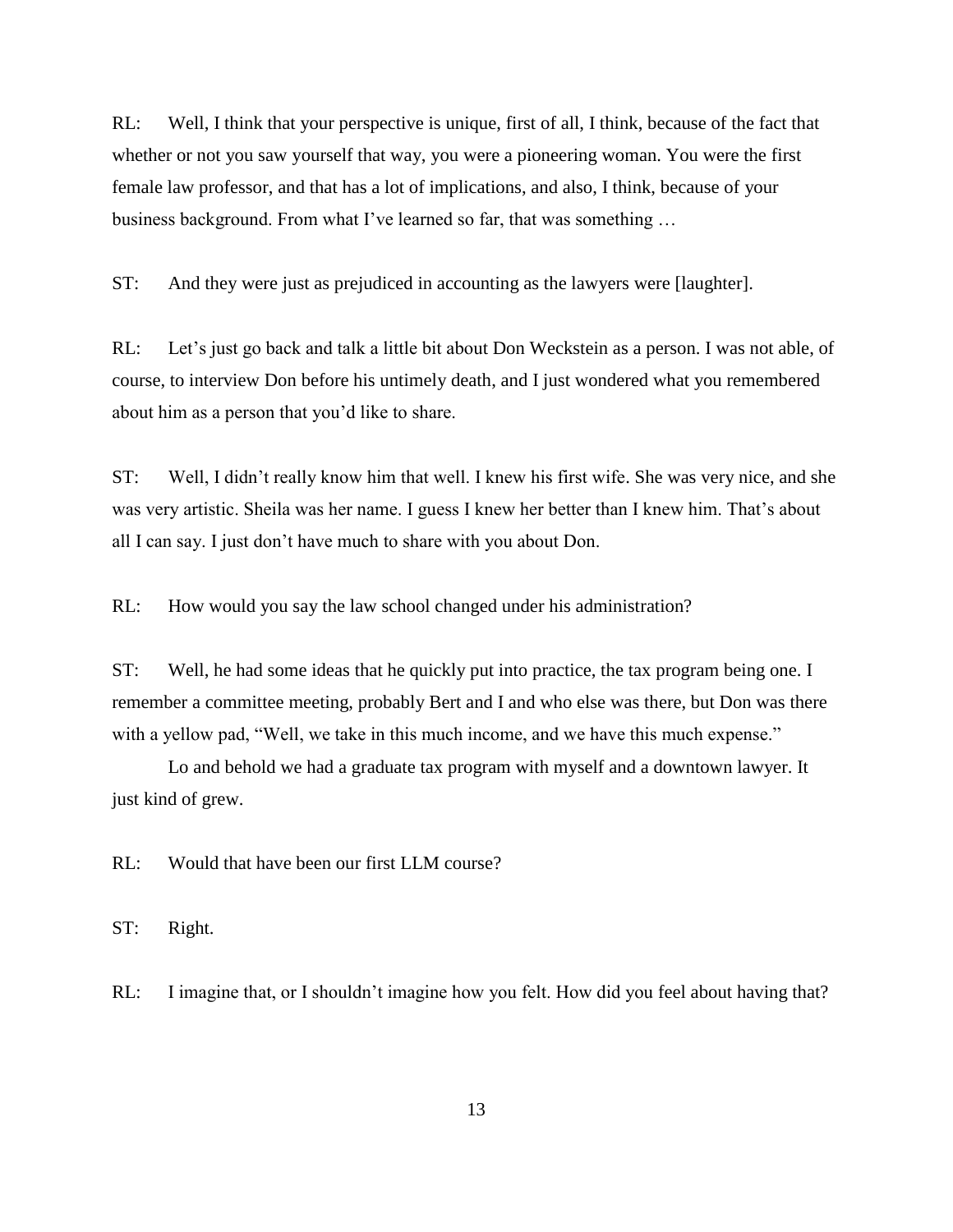ST: Well, the Estate and Gift Tax was basically what I taught in that program for which they got credit, because I think some of the practitioners really did want to teach, the downtown people, so they didn't have much trouble getting people to teach that were lawyers downtown. I remember I was in my office on a summer day, and Bert came in and said, "How would you like to be director of the tax program?"

And I said I wouldn't.

"Oh, it won't be much work."

I said, "No, no, no—No, thank you very much for asking but no thank you."

So I immediately went home and called Ginny Shue and said, "You're probably going to get asked. Be prepared."

She took it.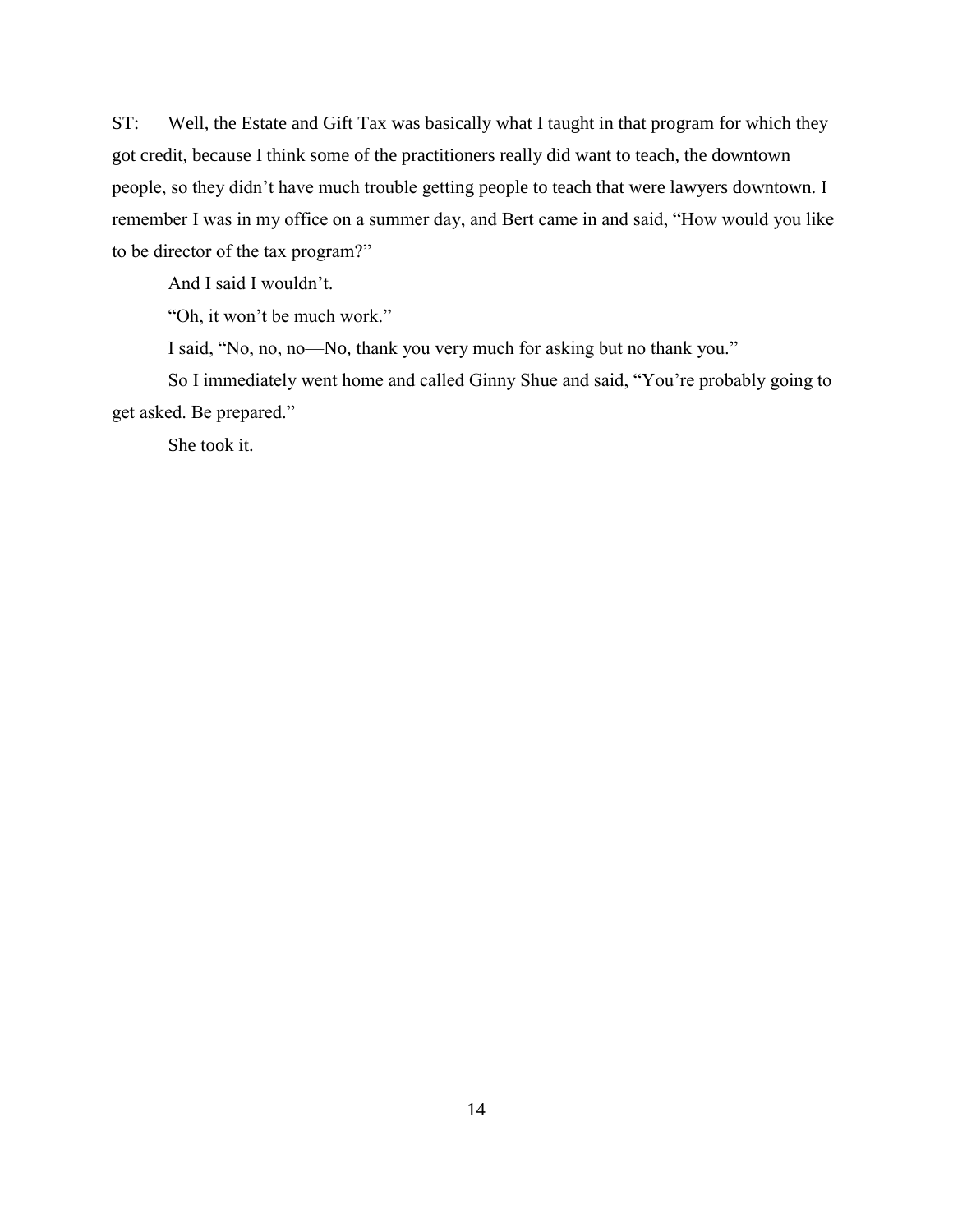

*Legal Research Center*

## CONVERSATIONS IN LEGAL EDUCATION:

ORAL HISTORIES OF THE FIRST HALF-CENTURY OF THE UNIVERSITY OF SAN DIEGO SCHOOL OF LAW

Narrator: Sarah Smith Velman Tintor Interviewer: Ruth Levor Recorder: Ruth Levor Date: October 25, 2005 Accession No.:OH-LRC-Tintor-1b TAPE 1b: SIDE A

Ī

RL: When you first started teaching here at USD, what were the classrooms like?

ST: There were two large street level classrooms. They were just flat classrooms on both sides. They had like a podium. Now, most of that's been made into office space, except there was a classroom, I believe, on the same side my old office was. That's probably still there.

RL: Were there any small classrooms on the higher floors?

ST: I don't think so. I know there was one on the lowest level, because I taught some night classes down there. As a matter of fact, there might have been two on the lowest level.

RL: I found some pictures where the professor was on a small platform with a wrought iron rail around. Was that like that at the time?

ST: That's where you were raised up a little bit above the level of the students that all were on the same level. They were good sized classrooms, and then they made offices out of them. The building that's the Legal Research Center now, the priests lived there, you know. During baseball season, Father Geimer would have the World Series on, and so as one could, one stopped in to watch that.

RL: In his apartment?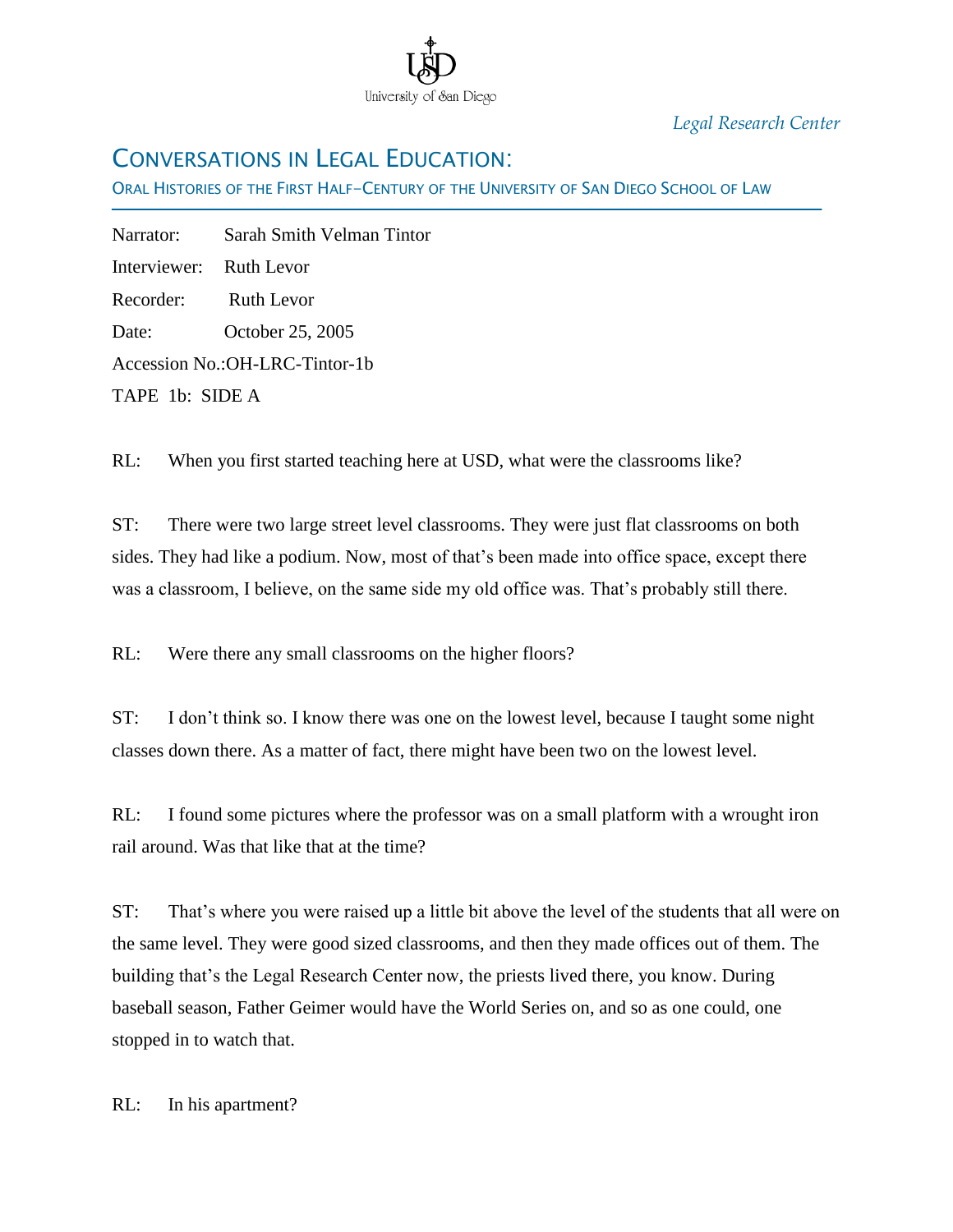ST: Yes.

RL: The student body was small at that time. At that time, did the building feel adequate for the needs of the law school, or was it already starting to be too small?

ST: No, I thought it was adequate. I mean, I didn't feel that anybody was cramped or that people didn't get to take the courses they wanted because they ran out of space. It seemed to be roomy enough.

RL: What size would a tax class be at that time? How many students would you have at one time?

ST: Well, I'm trying to think. How many students were there in the day class, in a day class at that time?

RL: I don't know—about fifty maybe?

ST: No, I think that the law school had between four and five hundred students, a hundred in the evening division, so there might have been …, I don't know.

RL: That's pretty amazing that that size faculty could meet the needs of that many students.

ST: I think that was about right. You would have to check the records on that, because Tax was a required course, so however many students made it to the second year were the students I had.

RL: It was required in the second year?

ST: Yes.

2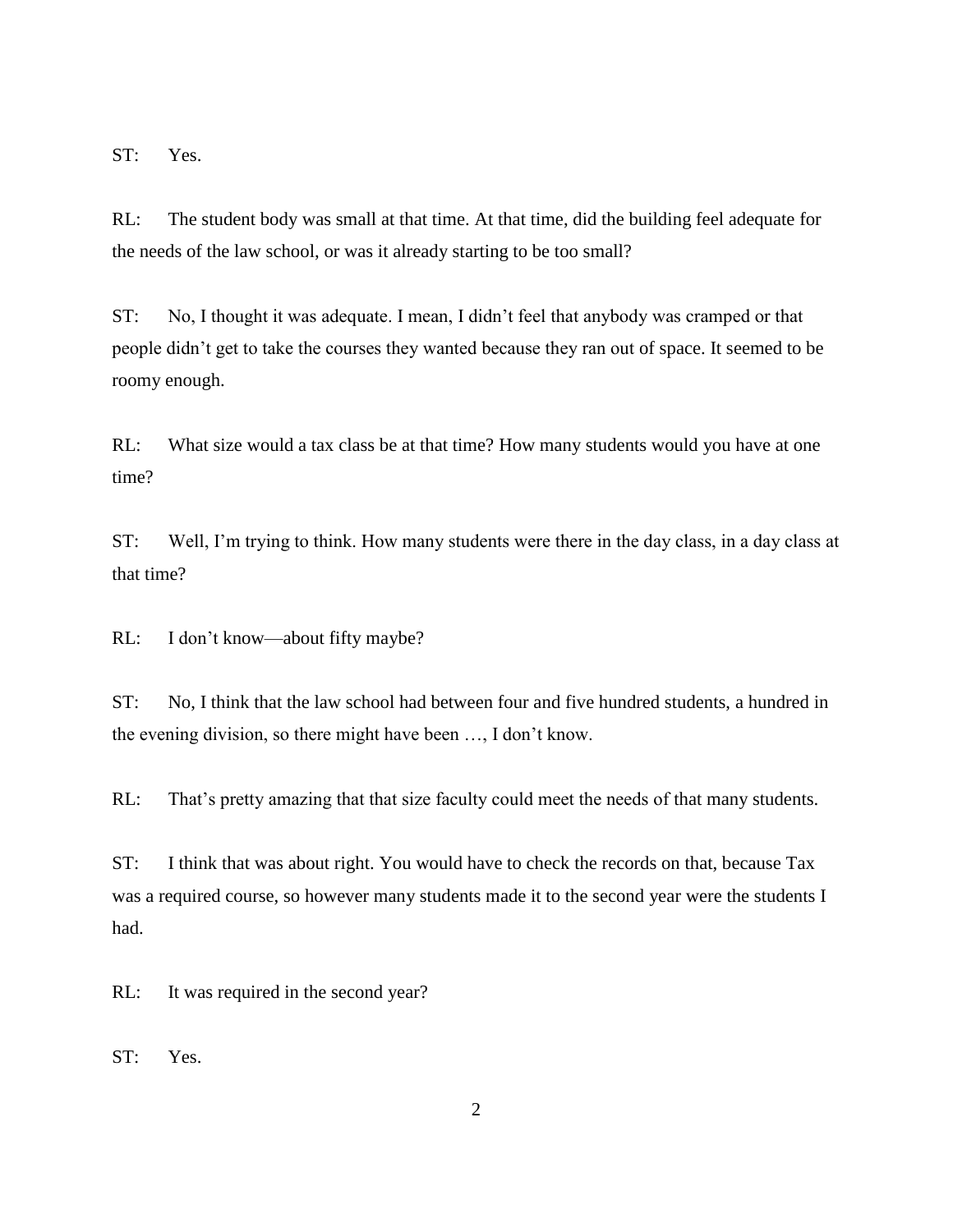RL: You talked about that philosophy when you were a student of a third of you will not be here at the end of the year. Was there any such philosophy here?

ST: No.

RL: I wouldn't think that a small school could afford to have a philosophy like that.

ST: No, they didn't, and the difference between, just to compare, a couple of state schools, Ohio State had a big flunk-out rate deliberately, the cream of the crop, while Michigan only had about a six percent flunk-out rate, because they didn't let them in in the first place. So that difference in the educational philosophy was kind of like you got in to Ohio State, but you couldn't get in to Michigan. Wait a minute.

RL: Well, there's always that rivalry between Ohio State and Michigan.

ST: Oh, yes, you know, my loyalties are with Ohio State even though I got my undergraduate degree from Michigan.

RL: This would have been your first experience with a private Catholic educational institution. Were there some differences because of that that you were aware of?

ST: None that I felt.

RL: No? Other than that there were priests' apartments.

ST: Oh, yes, but there were crucifixes on the wall. And holy days were observed then. No, I didn't feel any—I mean, how differently can you teach Tax?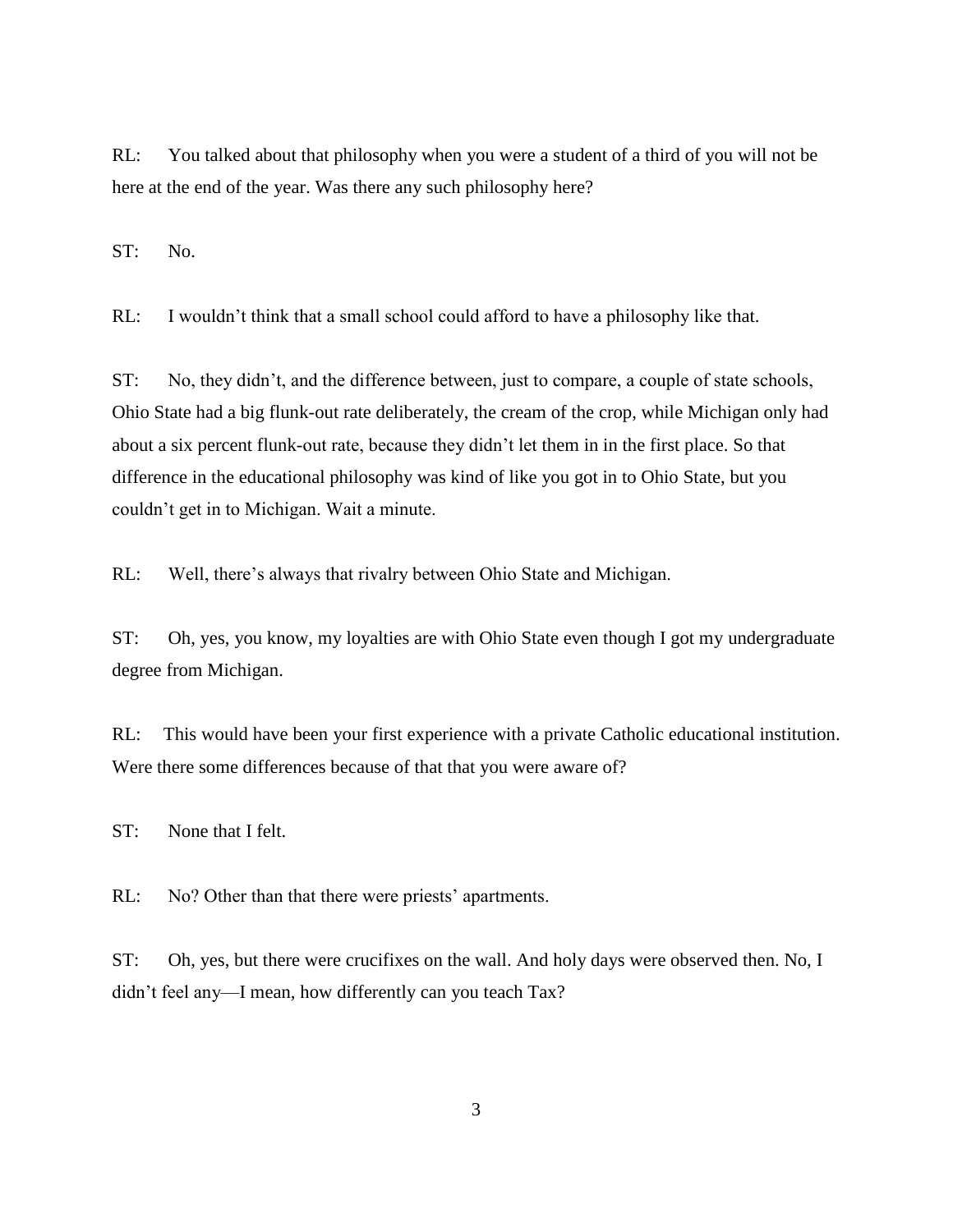RL: Did you have a sense that most of your students were fresh out of college, or did you have G.I. Bill people or older people?

ST: Well, I never taught a first-year class. My students were always second-year or third-year, because I didn't teach the first-year courses, and then, the night division was a wholly different group of people, because these were working people, or they were Navy people, I mean working Navy people, so you had an older group of people in the night class—a couple of pro football players. That was a different group of people.

RL: Did you see any difference in the performance of the two groups between the day and the evening in terms of dealing with the materials and their study habits and the like?

ST: I can't recall that I did.

RL: How well prepared did you find the students to be to handle the subject matter? Was it harder for them than you expected or easier?

ST: I know I did not say, "Oh, you're not prepared," and really grind them into the ground. There were classes that I'd had—well, he wasn't one of my favorite law professors, but if you weren't prepared, you might as well close your book and leave the room, because you'd be asked to. I kind of started off tough in the sense that I expect you to be here on time; I expect you not to talk to your neighbor during class; lay down a few rules like that. You know, you can always ease up on that, but then, we got to that era where some on the faculty was everybody's friend. That didn't go over too well.

RL: Was that more in the seventies, do you think?

ST: Yes.

RL: As the hair got longer?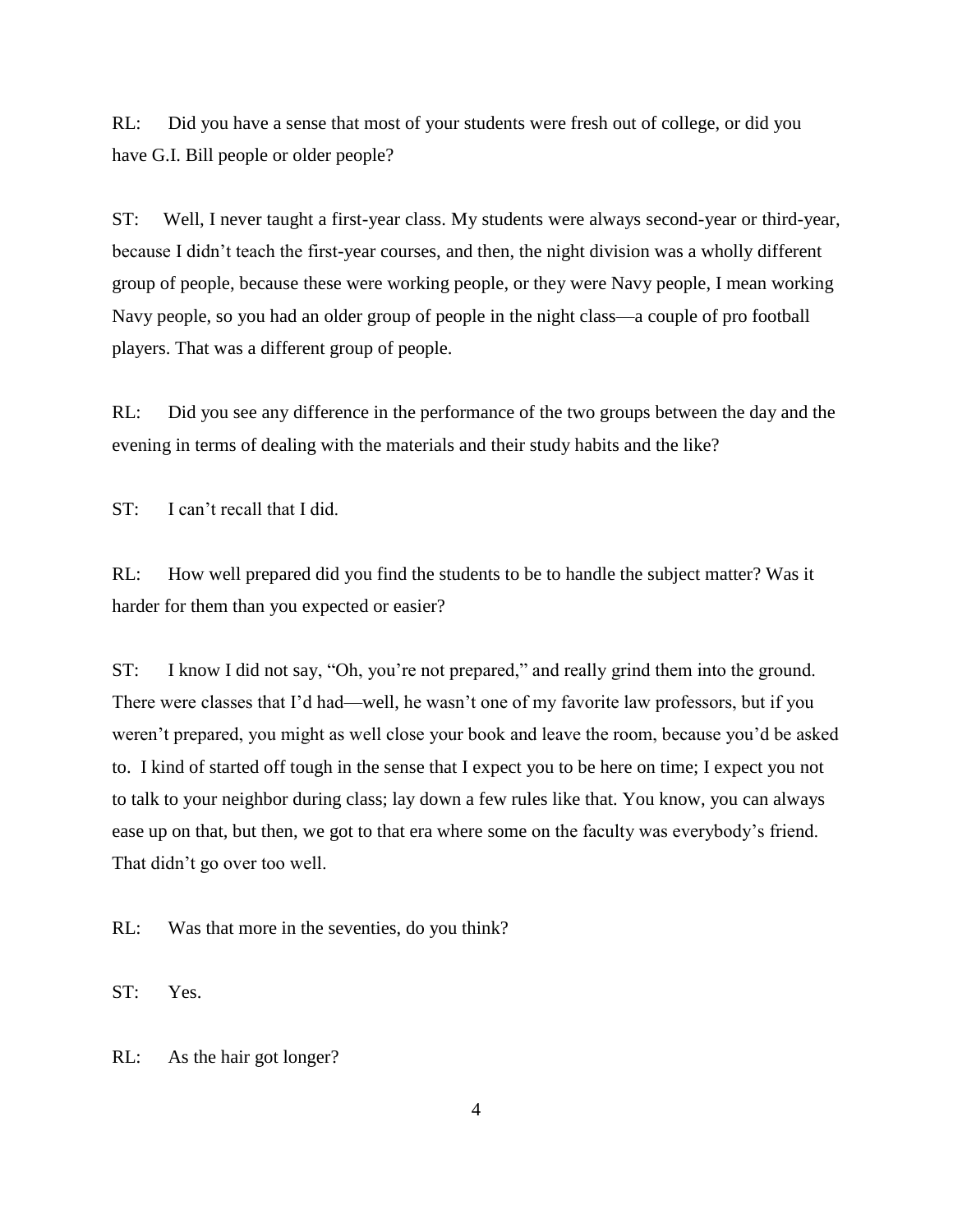ST: Yes, and some of these students you just had to hope they didn't raise their hand [laughter]. You didn't know quite how to respond to some questions. This may want to be deleted, what I'm about to say, but I had one student once; I remember he raised hand and he said, "Well, the taxpayer really got screwed in that case, didn't he?"

What do you do? Try to change the subject and move on.

RL: But it sounds like you didn't change your style over time.

ST: Probably a little …, I still required attendance. A lot of people didn't, but I still did. You're supposed to, you know; that's in the AA LS rules. As those new rooms went up upstairs, it was so hard to take attendance, because it was a different place, and they would all sit at the top because it was easier to get in, and so each time I passed around a sheet, and they checked off or signed in whether they were there or not. So many absences and they were going to have to be asked to leave the class. Well, I never did kick anybody out of class.

RL: In teaching Tax, which I think is different than teaching Contracts or Torts, did you use the Socratic method?

ST: Well, I tried to. I would say I was not as Socratic as a lot of people were. It's the way you learn in law school so it kind of carries over. I may have done more lecturing than some other people, but sometimes you just had to to get over the ground.

RL: In Tax, as I recall, there are all kinds of almost funny stories. I can't remember any of them, but I wondered whether you had any favorite cases or any that stick with you that were bizarre.

ST: I don't recall that any set me on the floor laughing [laughter], I really don't. The only funny thing that happened once in class was the way that you compute what's ultimately going to be taxed as a capital gain. Do you remember that?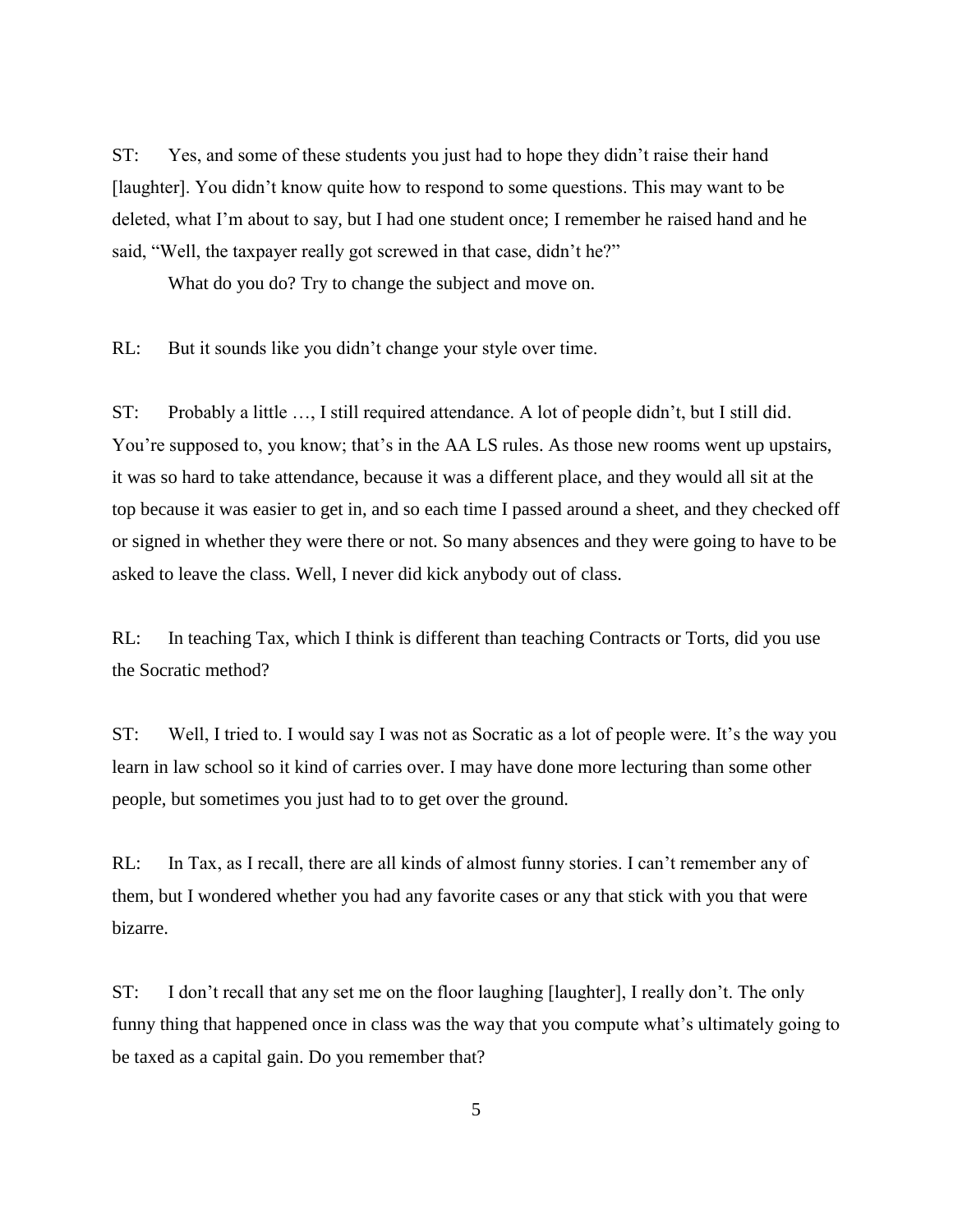RL: Yes.

ST: You net your long term capital gains and short term capital losses, and then you do the same with the short term gains and losses, and then the student went through it, and out of my mouth came, "But first you take your shorts off."

All I could do was turn my back and just … Oh, the class howled. They got a kick out of it. That's the only funny thing that I can really remember that happened.

RL: What kind of exams did you give in Tax? Did you give mostly essay or short answer?

ST: I started out giving a combination. In other words, I would give them an objective exam, and then, when they finished that, they turned that in, and they got an essay question or two.

I pre-numbered the exams. I was a real Gestapo about my exams. They had a couple of incidents of maybe, maybe not, people breaking in where the exams were stored. So they were pre-numbered; I pre-numbered them.

Then, I did my own study on how well did they do on the essay and how well did they do on the objective, and I found out it was about the same. If they did well on one, they did well on the other; if they did poorly on one, they did poorly on the other part. Grant Morris, I don't know how he ended up feeling about it, but he was anti-objective questions. When I went to law school, we had a lot of objective questions. My final in Contracts was twenty-eight objective questions, on which a whole year of credit rested.

Anyway, I then went to a total objective exam. I had to hand grade these, you know, circle the correct answer or more than one answer and so forth. You know, you'd flip a page and flip a page and so on and so forth. Finally, the Scantrons came along, and so that made it much easier to do. You had to readjust your questions. From what I hear, they haven't upgraded those Scantrons so that you can put different weight on different questions or have one or more answers right or wrong unless you're willing to hand grade them. So I would say that I ended up doing mostly objective exams, because I felt that the results were …

6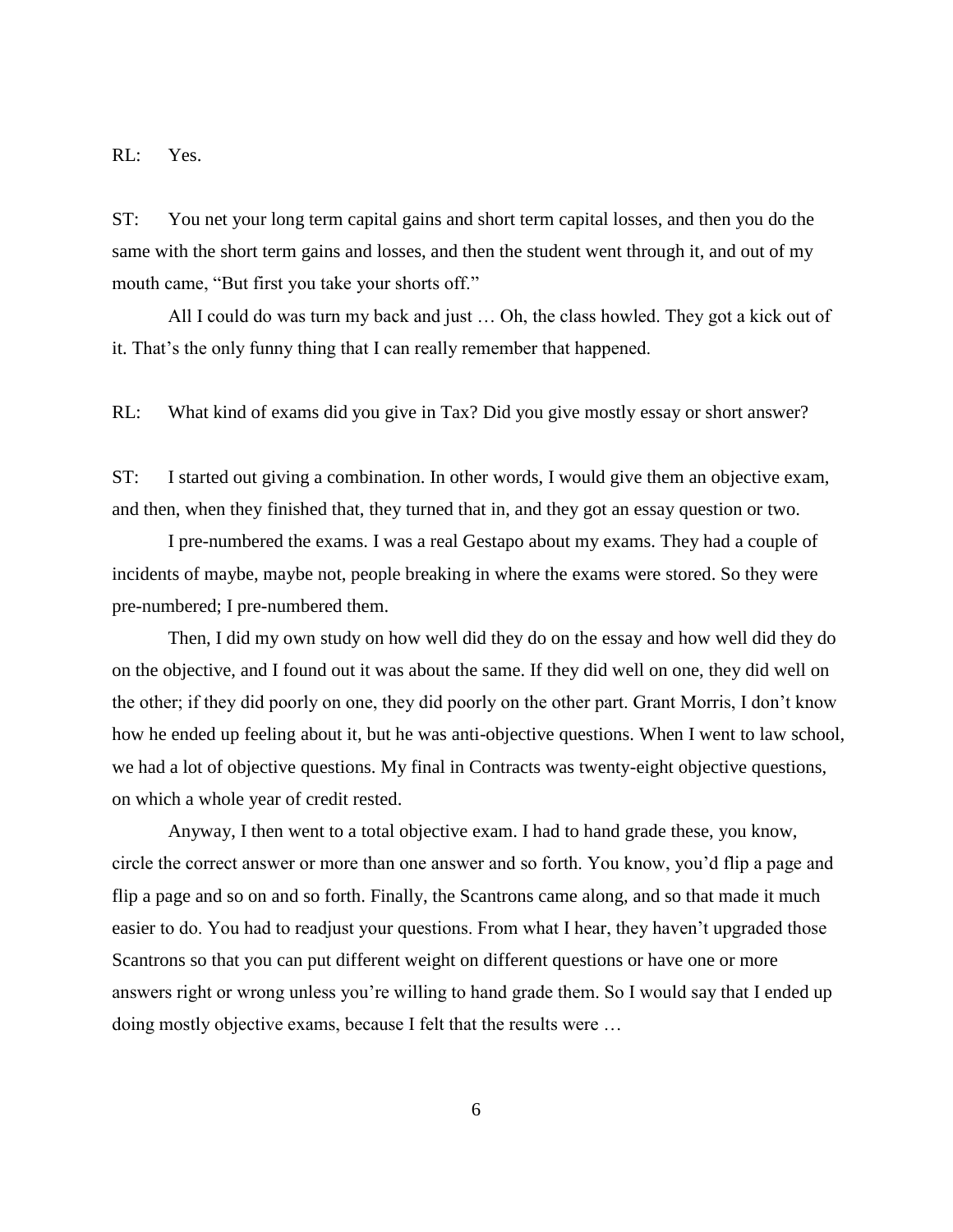RL: … equivalent.

ST: Yes, and not out of line with what I would have given and certainly a lot easier to grade.

RL: Explain what you meant when you talked about pre-numbering the exams.

ST: Every student got a different number every semester, and you got a list of those numbers, and then, those were grade lists. Once you determined the grade for that number, you put it on the sheet, so you knew you had your numbers. In order to know if everybody had shown up for the exams, I pre-numbered the exams, and that way I could keep track of them. If number two fourteen didn't come in, where was it at the end? They knew they had to turn them in. There were some possibilities that people might walk off with some exams. You know, things happen.

Also, after the exam started, then I was always there during the exams, and I would go to whoever in the office was there, Verna or whoever was around, and say, "Okay, has this person dropped the class? Is this person scheduled for a makeup? Is this person just not here?"

So that's what I mean by controlling the exams.

RL: And of course, giving objective exams, you would not have put them on file then in the library.

ST: Right, because you can't …

RL: How many different ways can you ask the same question over the years?

ST: Yes, I mean you change it every year, but you don't begin with Genesis, you know.

RL: That's a good way of putting it.

Over the years, did you change your approach to the students, to the whole classroom in any way?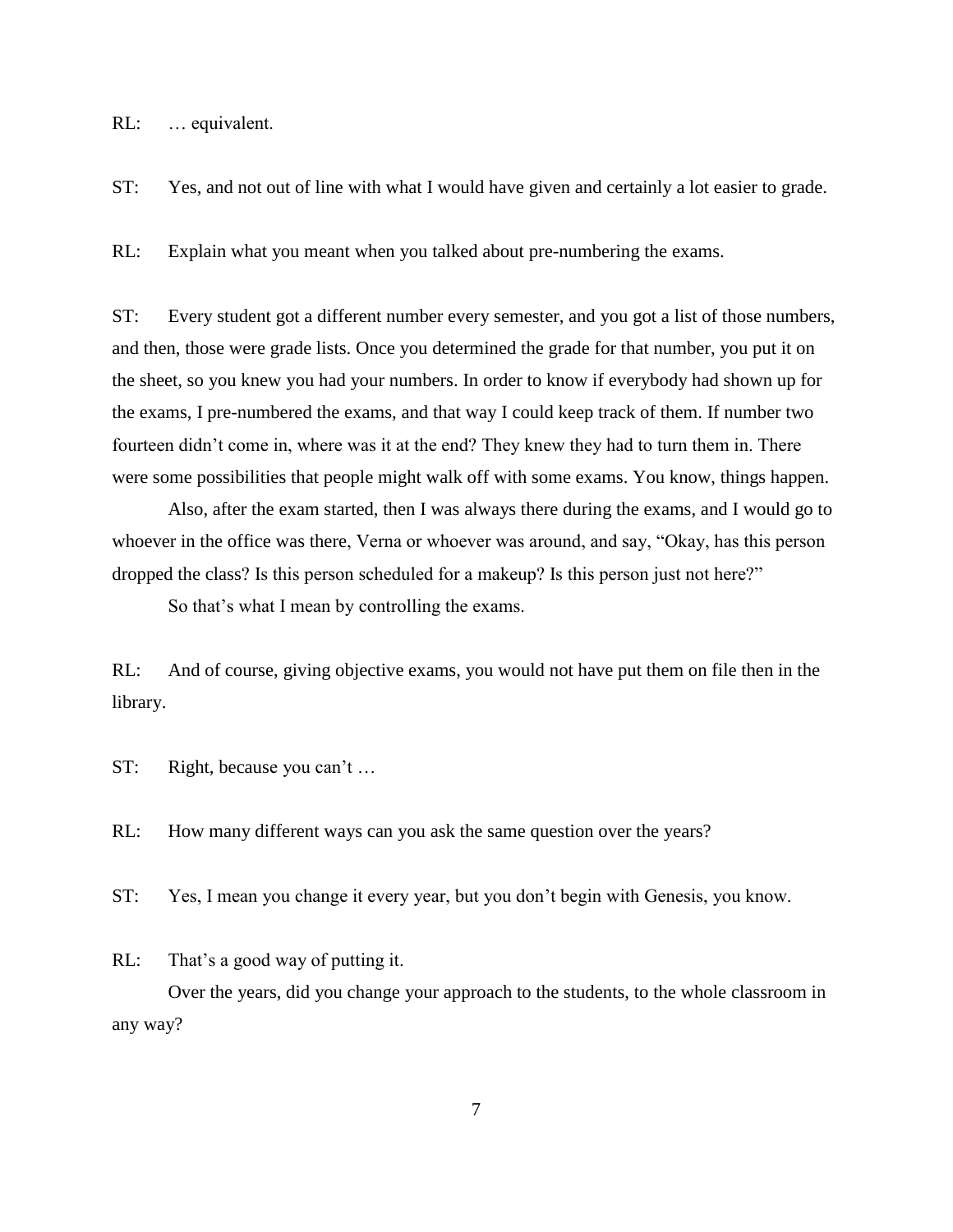ST: That's hard for me to judge whether I did or whether I didn't. I spent as much time as was necessary with the students. What I mean is if they wanted to follow me down to my office after class—By the way, I liked late classes; I liked classes beginning at ten or later, and I'd rather have a night class than an eight o'clock class—but if they wanted to come down to my office, assuming I didn't have something I had to do, a doctor's appointment or a faculty meeting or a committee meeting or something, I was willing to sit there and talk to them about class or whatever.

I think this may not have worked to my betterment as far as publishing was concerned, because I spent a lot of time with students. You don't get credit for that.

RL: Only in the hearts of the students, who tend to think that that's more important. Did you teach Tax mainly out of case books?

ST: Yes, always.

RL: Did you find the students to be, well, let me put it this way, how serious did you find them to be about their studies? You know, there's always a reputation that you're in southern California, there are other things that are more important than studies. Did you see that?

ST: Oh, I think that was all over the board. I don't know if they were any different than anybody else because of the fact they were in southern California. They were paying big time tuition.

RL: Did you find them to be very competitive among themselves, or did that manifest itself to you?

ST: It didn't manifest itself to me, no.

RL: Were you always required to use a grading curve?

8